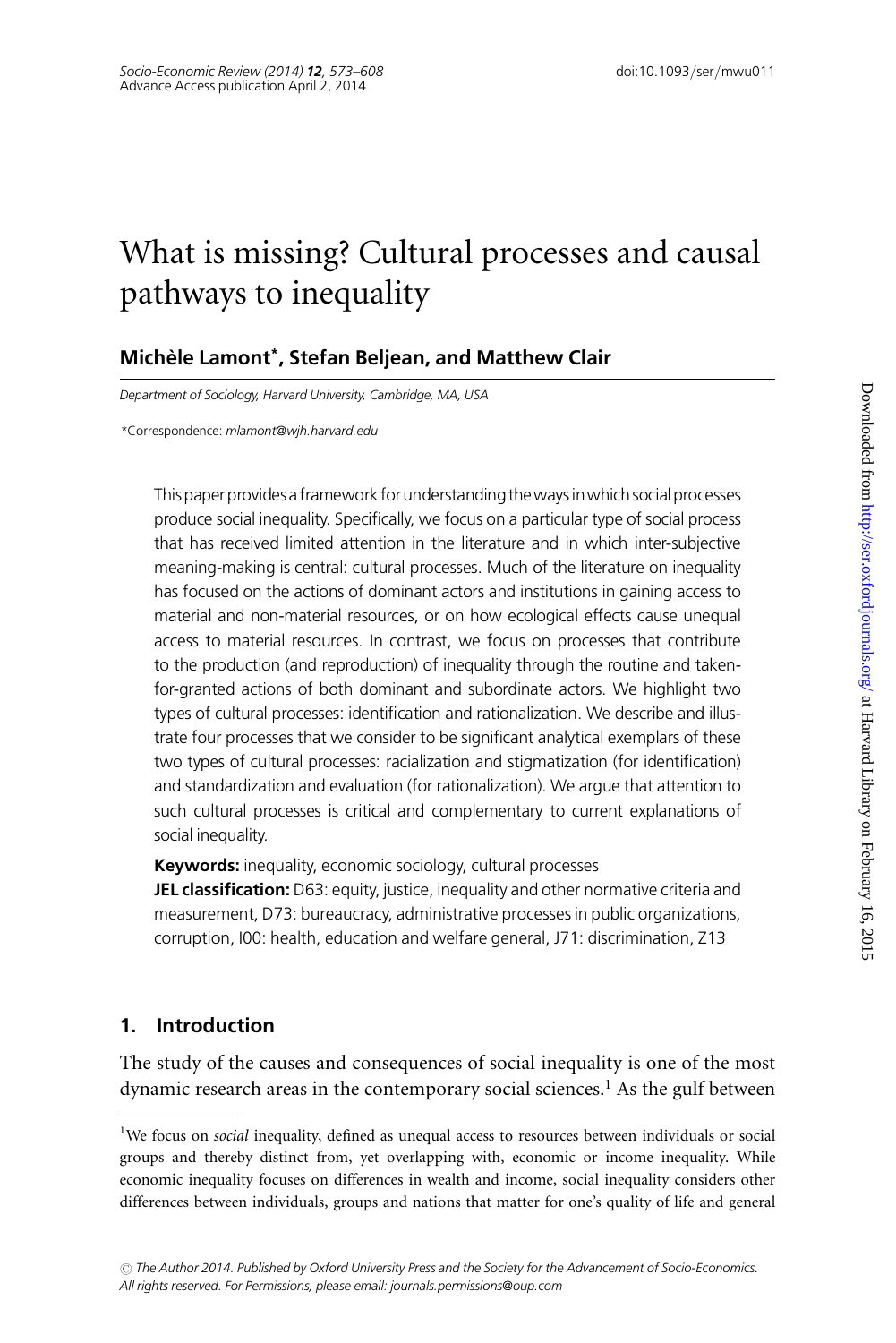those at the top and those at the bottom grows wider, researchers are increasingly concerned with 'unequal democracies', 'winner-take-all societies' and the plight of those who are 'nickel and dimed' [\(Frank and Cook, 1996](#page-30-0); [Ehrenreich, 2001;](#page-29-0) [Bartels, 2008\)](#page-27-0). In this context, analyses of how inequality is produced and grows have been multiplying. In this paper, we first take a bird's-eye view of this literature before zooming in on specific social processes that have generally escaped attention but are necessary complements to current understandings of social inequality.

One of the most significant recent developments, featured as the theme of the 2013 meetings of the American Sociological Association, concerns the relationship between micro-cognitive processes and macro-level processes: sociologists are examining how individual-level cognitive processes contribute to macro-level phenomena such as residential and racial segregation [\(Massey, 2007\)](#page-32-0); gender inequality ([Ridgeway, 2011](#page-33-0)); and employment, housing and credit discrimination [\(Pager and](#page-33-0) [Shepherd, 2008](#page-33-0)). While these contributions reveal how micro-level cognitive and social-psychological patterns affect the distribution of material and symbolic resources, many important dynamics have remained largely beyond the scope of inquiry. These pertain to how inter-subjective frameworks or cultural structures connect the cognitive to the macro-social.

In this paper, we make a case for broadening the agenda for the study of social inequality by focusing on what we term cultural processes. These are moved by inter-subjective meaning-making: they take shape through the mobilization of shared categories and classification systems through which individuals perceive and make sense of their environment.<sup>2</sup> Key examples of such processes include rationalization ([Weber, 1978](#page-35-0)), stigmatization [\(Goffman, 1963\)](#page-30-0), racialization ([Omi](#page-32-0) [and Winant, 1994\)](#page-32-0), commensuration ([Espeland and Stevens, 1998\)](#page-29-0), identification ([Brubaker and Cooper, 2000\)](#page-28-0), assimilation [\(Brubaker, 2001\)](#page-28-0), standardization ([Timmermans and Epstein, 2010\)](#page-34-0) and evaluation [\(Lamont, 2012](#page-31-0)).3

We consider these processes to be important because they contribute to the production and reproduction of inequality in routine ways, often as a side effect of other ongoing activities, and as such do not necessarily involve the intentional action of dominant actors. Furthermore, unlike the processes currently considered

well-being. Building on [Fraser \(1995\)](#page-30-0), we are concerned with distribution and recognition of dignity as the two main aspects of inequality.

 $2$ The classical statement on classification systems is [Durkheim and Mauss \(2009\).](#page-29-0)

 $^3$ While these processes are described here under the lens of 'culture,' they could also be described as social or economic processes. The same holds for democratization, liberalization, nationalization and other processes that result from and mobilize multidimensional causal dynamics. We term these processes 'cultural processes'; however, in order to draw attention to what we believe to be their fundamentally semiotic attributes (e.g. their inter-subjective nature and their reliance on shared scripts—see [Sewell,](#page-34-0) [2005](#page-34-0)).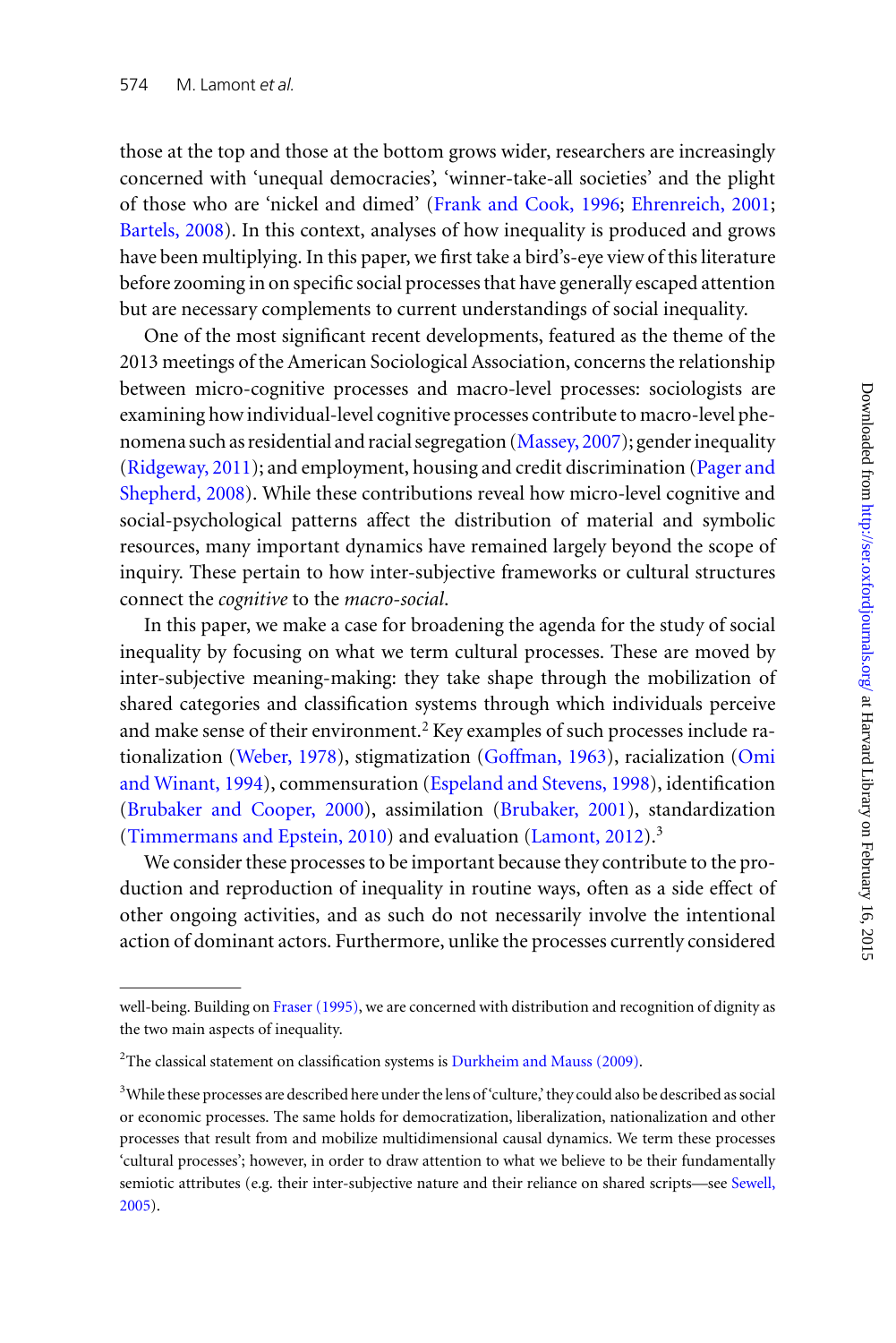by the inequality literature connecting the micro and the macro especially those inspired by analytical sociology, e.g. Hedström and Swedberg, 1998, they operate not only at the level of individual cognition but also inter-subjectively, through shared scripts and cultural structures, such as 'frames', 'narratives' and 'cultural repertoires' ([Lamont and Small, 2008;](#page-31-0) Small et al.[, 2010\)](#page-34-0).

Our central goal is to establish the main characteristics of cultural processes and illustrate how they contribute to the production and reproduction of inequality. For this purpose, we focus on identification and rationalization as two broad metacategories—or 'families'—of cultural processes and provide a discussion of two examples of each: for identification, we focus on racialization and stigmatization and for rationalization, we focus on standardization and evaluation. We also consider the causal pathways from cultural processes at the micro- and meso-levels to social inequality at the macro-level. We conclude with a discussion of the added value of the perspective offered here.

## 2. Three dimensions in the study of inequality

We start by locating our contribution in the broader sociological literature on in-equality. [Lukes \(1974\),](#page-32-0) we identify three broad dimensions of inequality that correspond, grosso modo, to three overlapping phases in the study of inequality.<sup>4</sup> Each phase brought to light an important and complementary set of social processes and causal pathways to inequality—which has led to an increasingly refined understanding of how inequality in society is produced and reproduced. But this literature has also left important pathways unexplored. A fuller understanding of inequality requires us to extend the focus to an additional type of social processes, which we term 'cultural processes'. The bulk of the paper describes such cultural processes, comparing exemplars with the types of processes. Table [1](#page-3-0) previews of our argument and is explicated in the pages that follow.

#### 2.1 Dimensions 1 and 2: control over material and non-material resources

Traditional approaches to inequality have been mostly concerned with control over material resources. Here we have in mind for instance the concept of exploitation in [Marx \(1961\)](#page-32-0) (extraction of surplus value as described in Das Kapital), the concept of power in [Weber \(1978\)](#page-35-0) which is defined in terms of the likelihood that someone will realize her will against the resistance of others (p. 212) the concept of closure, as

<sup>&</sup>lt;sup>4</sup>A full consideration of the literature on inequality would also require a discussion of the macro-sociological and macro-economic literature on institutional dynamics such as union decline, technological change or globalization, and how they have exacerbated inequality over the last few decades (see e.g. [Western and Rosenfeld, 2011\)](#page-35-0). However, space constraints prevent a full discussion of this literature.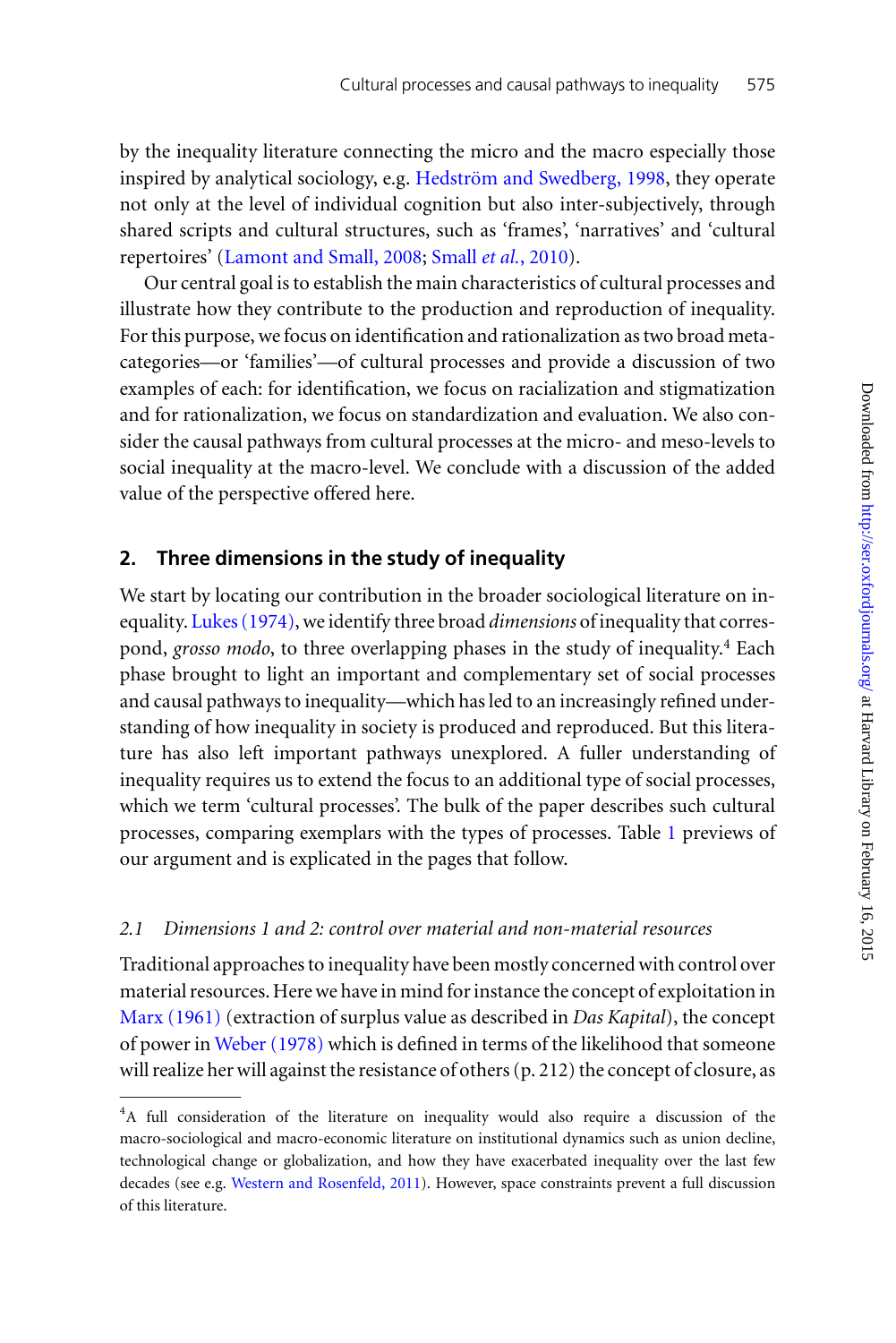<span id="page-3-0"></span>**Table 1** Social processes and relationships to inequality

|                               | <b>Processes concerned</b><br>with first dimension of<br>inequality: material<br>inequality | <b>Processes concerned</b><br>with second dimension<br>of inequality: symbolic<br>inequality | <b>Processes concerned</b><br>with third dimension of<br>inequality: location-based in-<br>equality | <b>Cultural processes</b>                                                                                          |
|-------------------------------|---------------------------------------------------------------------------------------------|----------------------------------------------------------------------------------------------|-----------------------------------------------------------------------------------------------------|--------------------------------------------------------------------------------------------------------------------|
| Ideal-typical pro-<br>cesses  | Domination, exploitation,<br>opportunity hoarding,<br>closure etc.                          | Distinction, symbolic violence,<br>self-relegation, social<br>resources (networks), etc.     | Neighbourhood effects, network<br>effects, social isolation,<br>segregation, etc.                   | Identification (racialization,<br>stigmatization, etc.),<br>rationalization (standardization,<br>evaluation, etc.) |
| Main outcome of<br>interest   | Distribution of <i>material</i><br>resources                                                | Distribution non-material and<br>material resources                                          | Distribution of <i>material</i> and<br>non-material resources                                       | Distribution of <i>material</i> and<br>symbolic resources, and<br>recognition                                      |
| Temporal nature               | Discrete and<br>continuous actions                                                          | Both ongoing and discrete<br>actions                                                         | Ongoing                                                                                             | Ongoing                                                                                                            |
| Key agent(s)                  | Dominant party                                                                              | Dominant party ('dominant<br>class exercises symbolic<br>violence')                          | No dominant party/actor;<br>rather the 'actor' is ecology/<br>neighbourhood/city)                   | Both dominant and subordinate actors                                                                               |
| Intentionality<br>of agent(s) | Intentional ('willful<br>domination',<br>'exploitation', etc.)                              | Intentional or unintentional                                                                 | Largely unintentional                                                                               | Intentional or unintentional                                                                                       |
| Pathway to<br>inequality      | Often deterministic                                                                         | Often deterministic                                                                          | Probabilistic                                                                                       | Open-ended and complex                                                                                             |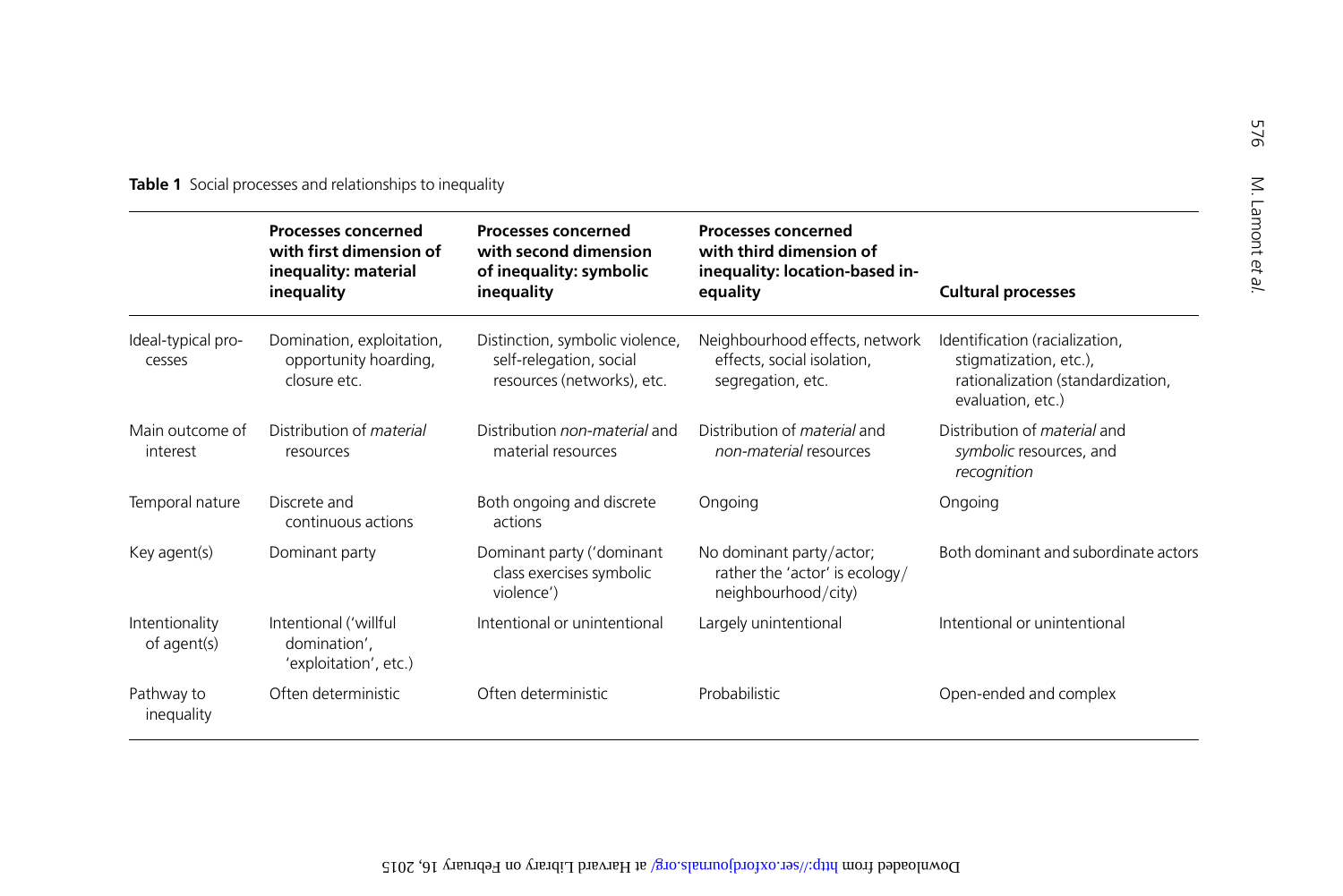detailed in Weber's writings on the Chinese Literati (Economy and Society 1978) and developed by [Parkin \(1979\)](#page-33-0) and others. Such classic statements have inspired contemporary attempts to expand our understanding of the social processes central to the creation of inequality. The 1950s through the 1970s were marked by the work of C. Wright [Mills \(2000\)](#page-32-0) and [Domhoff \(1967\)](#page-29-0) on the power elite and related studies. In the last two decades, [Tilly \(1998](#page-34-0), [2008\)](#page-34-0) turned to inequality-producing social mechanisms such as exploitation and opportunity hoarding, and keystone studies such as [Massey and Denton \(1993\)](#page-32-0) analysed segregation as an intentional, conscious process that is the root cause of Black poverty in the USA. As in resource dependency theory and world system theory (e.g. [Wallerstein, 1974](#page-35-0); [Aldrich and](#page-27-0) [Pfeffer, 1976\)](#page-27-0), much of this work is concerned with relationships in which a dominant party wilfully creates a situation that works to the detriment of the subordinate group, mostly by depriving it of material resources.<sup>5</sup> This analytic attempt to identify the causes and pathways underlying the distribution of material resources is what we call the *first dimension* of the study of inequality. As Table [1](#page-3-0) illustrates, studies focusing on this dimension have tended to examine social processes such as domination, exploitation, opportunity hoarding and social closure. It is safe to say that until 1980s, the vast majority of North American sociologists were concerned with these types of processes, with the exception of social psychologists and those studying the particulars of place-based inequality.

Without abandoning this concern for the distribution of material resources, over the past 40 years, American sociologists have shifted their focus towards a wider range of relationships that contribute to inequality, turning their attention to the distribution of non-material resources, such as cultural and symbolic capital. While this line of work is not independent from Dimension 1, as a rule, relevant authors developed a greater interest in the role of status signals and symbolic domination in the study of inequality, building on early insights from Weber, Veblen and others on culturally based closure.

Collins' [The Credential Society](#page-28-0) (1979) and Bourdieu's [Distinction](#page-27-0) (1979) are signal contributions in this vein. In *Distinction* in particular, Bourdieu showed how cultural exclusion feeds into inequality and how the class struggle operates in the symbolic realm through the monopolization of symbolic power or the imposition of a specific class culture as a dominant standard (or 'doxa'). This shift

<sup>&</sup>lt;sup>5</sup>To some degree, [Tilly \(1998\)](#page-34-0) examines the role of subordinates and how 'people below' engage in contentious action with 'people above' (e.g. [McAdam](#page-32-0) et al., 2001). While his concepts of emulation and adaptation include the active role of subordinates [\(Tilly, 1998,](#page-34-0) p. 97), his central focus is on exploitation and opportunity hoarding, which he argues 'cause the installation of categorical boundaries within organizations, while emulation and adaptation reinforce those effects' ([Tilly, 1998](#page-34-0), p. 114). In contrast, we argue that cultural processes can create categories of exclusion and inclusion themselves require coordinated action, are open-ended in their consequences for inequality, and, as such, are broader fundamental social processes implicated in many aspects of social life.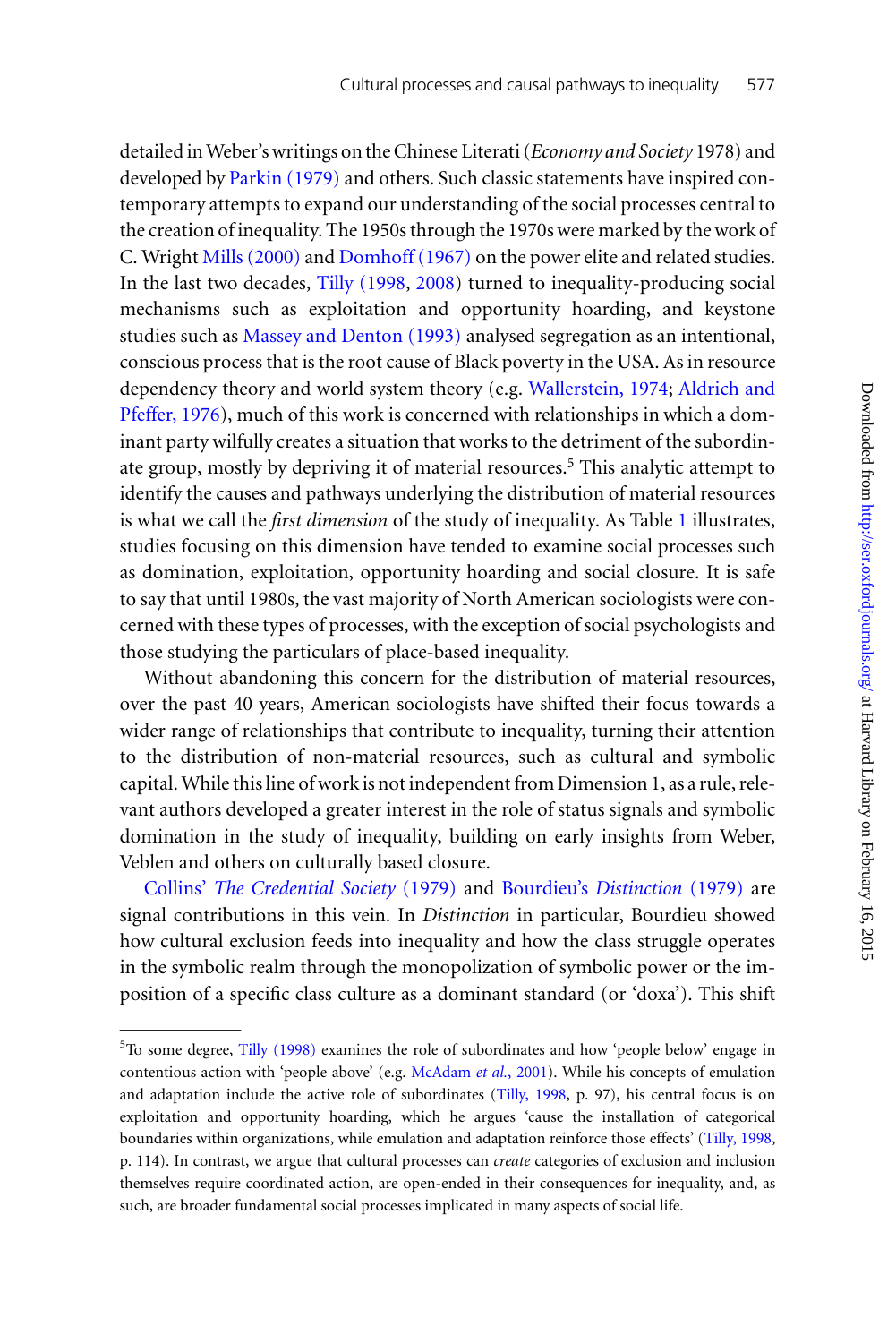towards a focus on the role of symbolic and cultural relationships in the reproduction of social inequality represents what we view as the *second dimension* in the study of inequality. In Dimension 2, inequality is primarily understood as the result of both intentional and habitus-driven actions by a dominant party over a subordinate group. Social inequality, here, entails symbolic domination and is determined by access to non-material resources such as cultural and social capital.<sup>6</sup> This framework has become prevalent in a large segment of American and international sociology, largely through Bourdieu's influence (for evidence, see [Sallaz and](#page-33-0) [Zavisca, 2007](#page-33-0); [Coulangeon and Duval, 2013\)](#page-28-0). As Table [1](#page-3-0) illustrates, the social processes studied in this dimension have tended to include distinction, symbolic violence and symbolic exclusion, which may lead to self-relegation.

#### 2.2 Dimension 3: ecological effects

The third dimension of inequality accounts for the causes and consequences of in-equality at the network ([DiMaggio and Garip, 2012](#page-29-0)), neighbourhood, community or city levels of analysis. For instance, the neighbourhood effects literature interrogates the social processes of neighbourhoods and cities, taking the social-ecological environment, rather than the individual social actor, as its starting point. It focuses on specific inequality-related outcomes, such as differential crime rates and health outcomes [\(Sampson, 2012;](#page-33-0) [Browning](#page-28-0) et al., 2013), differential educational out-comes ([Wodtke](#page-35-0) et al., 2011), intergenerational disadvantage [\(Sharkey, 2012\)](#page-34-0) and joblessness ([Wilson, 1996\)](#page-35-0). These neighbourhood-level processes are durable and continuous; they typically do not entail purposeful domination of one group over another. [Wilson \(1980,](#page-35-0) [2010](#page-35-0)) famously argued that while residential segregation may have brought about the conditions of inner-city neighbourhoods, the development of the latter took on a life of their own, resulting in the reproduction of inequality.

As the recent ecological effects literature has attempted to unpack the causal 'black box' connecting neighbourhoods to social disadvantage, scholars have investigated specific 'cultural patterns' (e.g. cultural adaptations that explain disparate crime rates), arguing that these patterns take on a self-replicating character even if their initial causes were structural or environmental (see [Sampson and Wilson,](#page-33-0) [1995](#page-33-0); [Harding, 2010](#page-30-0)). Focusing on social disorganization, others have considered the role that 'collective efficacy', 'social cohesion among neighbors combined with their willingness to intervene on behalf of the common good' [\(Sampson](#page-33-0) et al., 1997,

<sup>&</sup>lt;sup>6</sup>Of course, symbolic domination is also central in Marx and Weber. While one can give a cultural interpretation of Marx's analysis of capitalism, it is fair to say that in the sixties and the seventies, he was almost exclusively read through a structural lens—that is, until E. P. Thompson's writings became influential.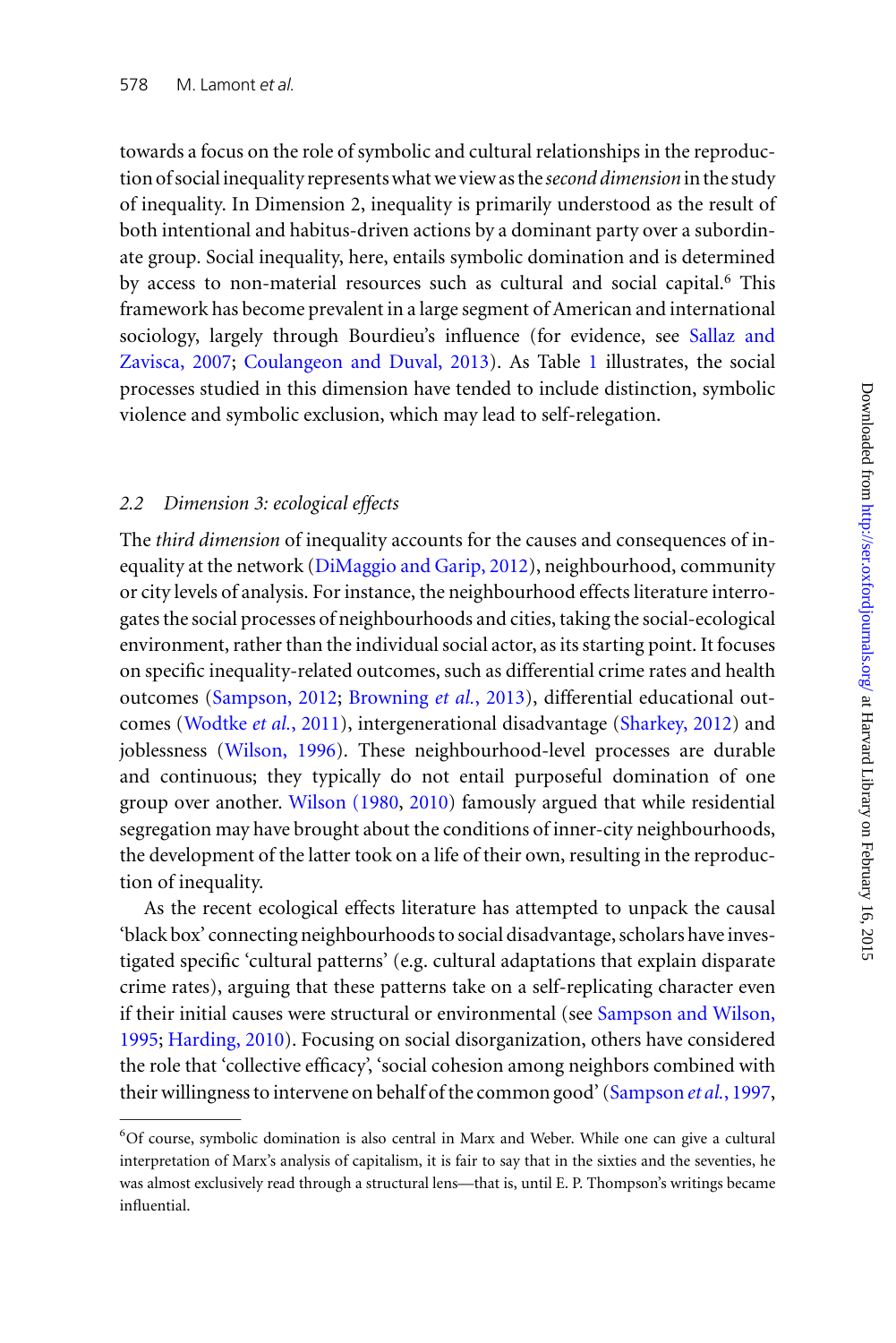p. 918), plays in the amelioration of place-based inequality. The centrality of place in the ecological effects literature draws attention to meso-level social processes that are 'supra-individual' [\(Sampson, 2012](#page-33-0)) in nature (see Table [1\)](#page-3-0).<sup>7</sup> While this focus brings to light important processes and mechanisms at work in place-based inequality, social actors and situated social practices are often lost in this account.<sup>8</sup>

#### 2.3 What is missing?

These literatures have not captured the full range of relationships involved in the production of inequality. Focusing on the individual social actor as the unit of analysis (*contra* much of the ecological effects literature), several authors have recently aimed to connect the social structural and the social psychological to develop a more refined understanding of the pathways through which inequality develops and is perpetuated. For instance, building on the social psychological literature on cognitive boundaries and prejudice, [Massey \(2007\)](#page-32-0) argues that because human memory is finite, our brains rely on patterns of information (schemas) that enable us to quickly interpret the world around us. We use such patterns inter alia to automatically and subconsciously categorize people based upon warmth and competence (as argued by Fiske [et al.,](#page-29-0) 2002). Furthermore, psychological studies suggest that we routinely apply such schemas to various social categories. As such, these cognitive schemas not only play an important role in the construction and reification of group boundaries, but also shape how we perceive and evaluate different groups: while we associate mostly positive attributes (e.g. competence, honesty, etc.) with high-status in-group members, members of low-status out-groups are perceived in largely negative terms (e.g. as incompetent, dishonest, etc.). In Categorically Unequal, [Massey \(2007\)](#page-32-0) suggests that this cognitive mechanism has wide-ranging ramifications for social stratification: it not only leads to discrimination and exclusion for low-status out-group members, but also affects the distribution of important resources, as the esteemed in-group hoards (or extracts) social, cultural, economic and spatial capital at the expense

 $7$ The relational assumptions of the ecological effects literature are shared with the literature on fields, networks and geographical space, which by definition all focus on the supra-individual. We thank Bart Bonikowski for alerting us to this point.

<sup>&</sup>lt;sup>8</sup>Recent work at the intersection of cultural sociology and ecological effects has begun to account for individual-level perceptions of place. Such work has investigated, for example, individual-level frames (see [Lamont and Small, 2008\)](#page-31-0), 'cognitive landscapes' ([Sampson and Wilson, 1995](#page-33-0)) or cultural perspectives (e.g. [Harding, 2010\)](#page-30-0). [Sampson \(2012\)](#page-33-0) and [Sampson and Bean \(2006\)](#page-33-0) also argue for a more integrative approach from the starting point of the ecological tradition. [Sharkey and Faber](#page-34-0) [\(2014\)](#page-34-0) argue for a more complex focus on when, how and why neighbourhoods matter to better identify social processes and 'the operation of systems that generate inequality in individuals' residential environments and the ways that these contexts affect the individuals within them'.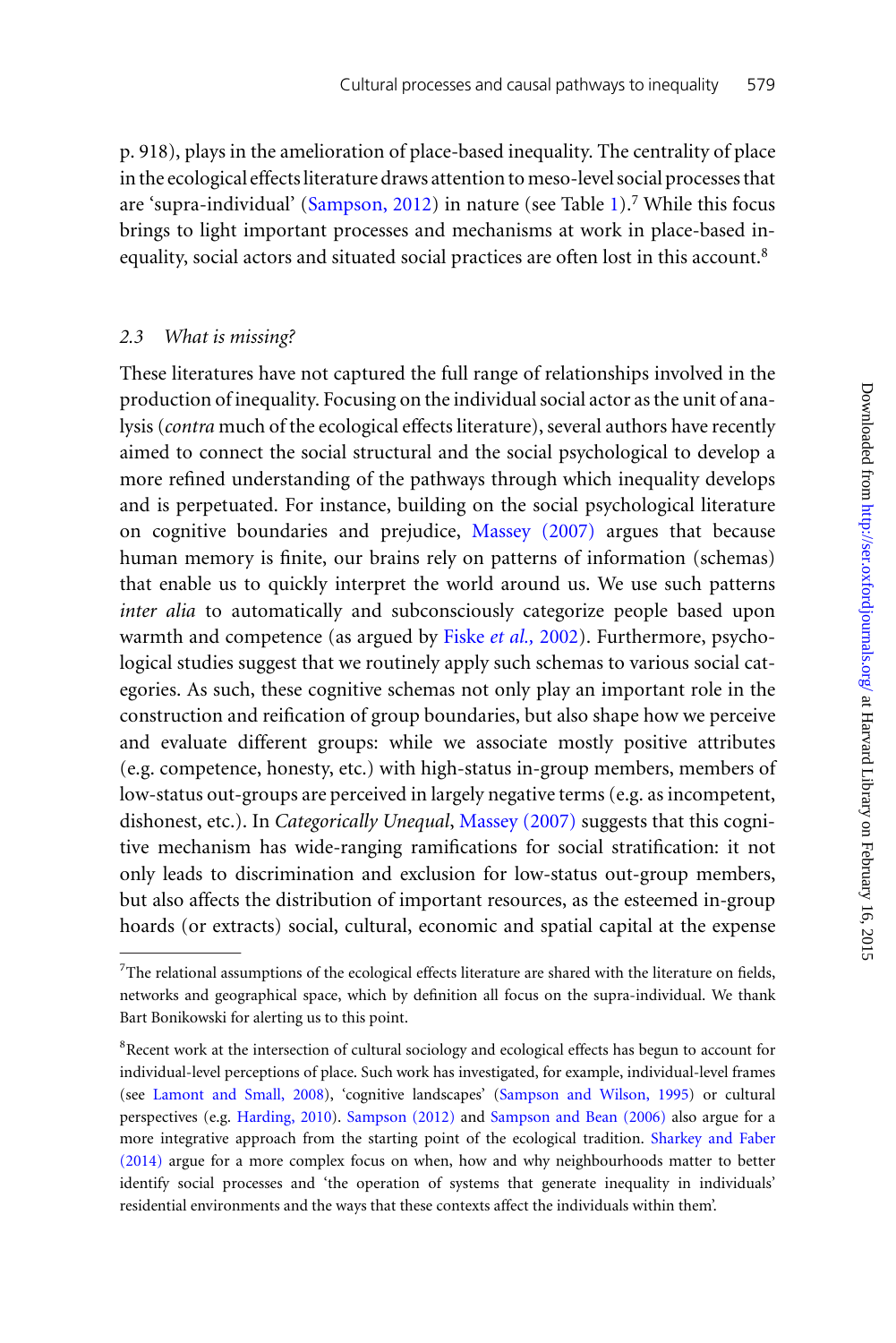of the low-status out-group. Complementing this perspective, [Ridgeway \(2011\)](#page-33-0) centres her work on the cognitive interpersonal processes that contribute to the perpetuation of gender inequality in spite of the increase of women's control over resources in the past century. She asks: why does gender inequality persist in everyday social relations despite the important progress of the past decades? She uses various studies to reveal that others by their sex and that this largely unconscious categorization primes us with shared cultural stereotypes about each gender. She also shows how this leads to inequality in access to resources. She proposes that our shared cultural biases and our inclination to categorize people into two distinct sexes collude to affect the way in which we engage in social situations, reifying expectations of gender distinctions and thus reinforcing/reproducing existing inequalities.

Both of these authors offer accounts that go beyond traditional explanations of inequality: these accounts are different from Dimensions 1 and 2 approaches in that they highlight the role of micro-processes that contribute to inequality in subtle and largely unconscious ways (for instance, by drawing on the psychological literature that Bourdieu largely ignores). Moreover, their approaches are distinct from Dimension 3 (ecological effects) in that they focus on concrete individuals or groups and their actions. However, in doing so, they move directly from intra-individual cognitive processes to macro-level patterns of inequality with insufficient consideration of, or analytic precision regarding, what lies between those levels. In particular, what is typically missing from the picture is an understanding of how inter-subjectively shared meaning structures (e.g. scripts, narratives, repertoires and symbolic boundaries) come to enable and constrain behaviours. This is where we make our intervention, as we theorize that cultural processes are a crucial missing link between cognitive processes and macro-level inequality (see Figure [1](#page-8-0)).9

A number of cultural sociologists have begun filling this gap over the last 20 years. For instance, [Lamont \(1992,](#page-31-0) [2000\)](#page-31-0) compares conceptions of worth among upper-middle-class and working-class individuals in France and the USA, looking at how these are shaped by available cultural repertoires and how these symbolic boundaries create the conditions for social boundaries. [Lareau \(2003\)](#page-31-0) compares cultural tools used by middle-class and working-class parents to raise their children. [Blair-Loy \(2001\)](#page-27-0) reveals how incompatible frames concerning motherhood and career (as exclusive commitments) are used by female financial executives to navigate the boundary between home and work. And in the neighbourhood effects literature, several authors have integrated cultural concepts

<sup>&</sup>lt;sup>9</sup>Symbolic interactionism gives considerable attention to the construction and negotiated character of the social order, but has not focused on the comparative study of cultural processes of the type that we advocate here. However, we see our perspective as particularly germane to the interactionist perspective proposed by [Frank \(1979\)](#page-30-0) who conceptualizes structure as constraints.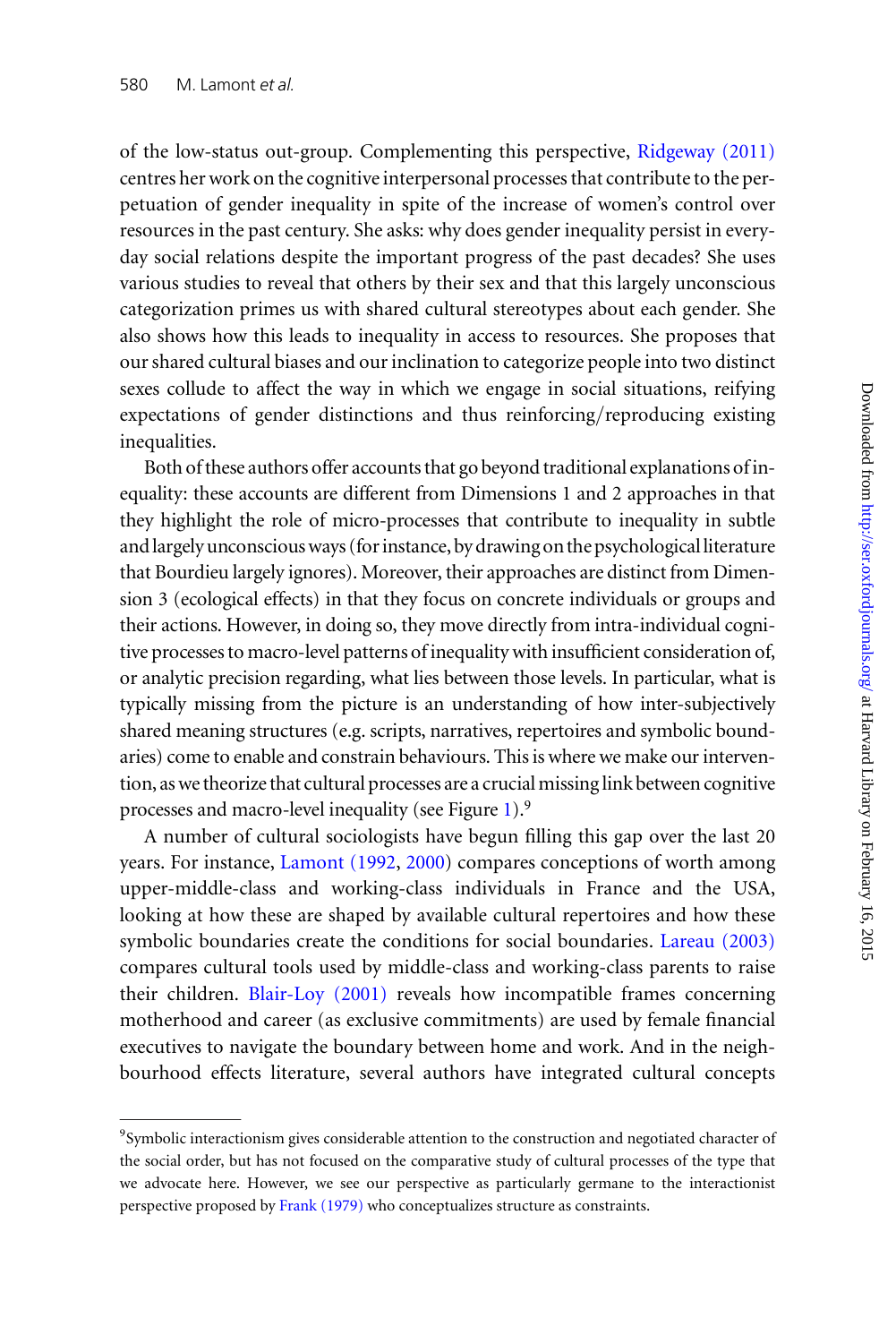<span id="page-8-0"></span>

Figure 1 Pathways from cultural processes to the three dimensions of inequality.

into the mechanisms that explain neighbourhood effects. For example, [Harding](#page-30-0) [\(2010\)](#page-30-0) analyses the mobilization of divergent toolkits among adolescent boys in low-income neighbourhoods in order to understand violence in peer relationships. In Villa Victoria, [Small \(2004\)](#page-34-0) reveals how residents' differential framing of the same neighbourhood can enable or constrain community participation between cohorts (for additional examples, see [Lamont and Small, 2008](#page-31-0)).

Yet, while this work highlights the role of inter-subjective meaning in the production (and reproduction) of inequality, it does not systematically tackle the fundamental cultural processes that are our focus here. What we have in mind are processes such as evaluation, standardization, racialization and stigmatization, which are ongoing, routine and fundamental features of social relationships.<sup>10</sup> While such processes may be perceived as having little to do with inequality, we show below how they help create the conditions from which inequality takes shape and argue that ignoring them blinds us to crucial pathways that contribute to the production (and reproduction) of inequality. Indeed, we understand these processes as acting as a privileged, but overlooked, link between the cognitive categories studied by Massey and Ridgeway and the macro-level processes studied by

<sup>&</sup>lt;sup>10</sup>Note that while scholars such as [Ridgeway and Correll \(2006\)](#page-33-0) and [Correll and Ridgeway \(2003\)](#page-28-0) write about how evaluation influences gender typing (of mothers, for instance), they do not draw parallels between the specific case they study and other instances of evaluation, or other cultural processes.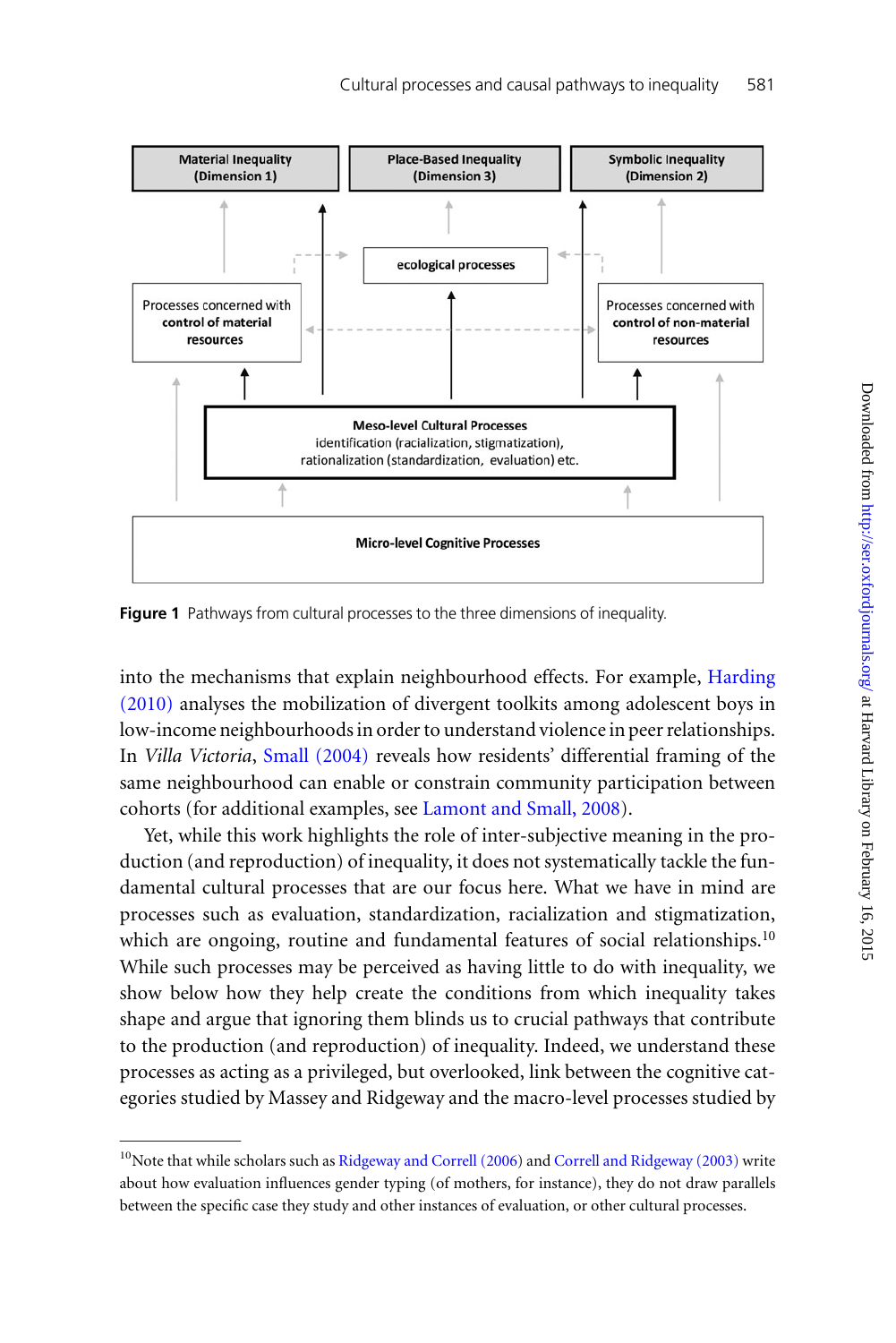non-cultural inequality scholars. As we elaborate in thefollowing section, these cultural processes underlie and contribute to each of the three dimensions of inequality. They also contribute to recognition, an important but often neglected aspect of inequality. Our task now is to explicate how cultural processes contribute to each dimension and to make the case for a systematic study of cultural processes as a complement to the other dimensions of inequality.

## 3. What are cultural processes?

The view we develop here is informed by publications that were largely published over the previous 15 years. They deal with the following processes: stigmatization ([Goffman, 1963\)](#page-30-0), racialization [\(Omi and Winant, 1994](#page-32-0)), commensuration ([Espeland and Stevens, 1998](#page-29-0)), identification ([Brubaker and Cooper, 2000\)](#page-28-0), standardization ([Timmermans and Epstein, 2010](#page-34-0)) and evaluation [\(Lamont,](#page-31-0) [2012](#page-31-0)). Considering these processes in the study of inequality opens an undertheorized dimension of social inequality, moving empirical sociological work down a novel path.<sup>[1](#page-3-0)1</sup> As outlined by Table 1, we make a systematic effort to analyse these processes in a parallel fashion, going beyond previous efforts seeing these in isolation without systematically examining similarities and differences in the role they play (or do not play) in the production of inequality. In addition, we consider their impact on distribution and recognition.

These various papers offer close theoretical and empirical consideration of processes (as opposed to 'states' or 'attributes') that mobilize collectively produced categories.<sup>12</sup> They also highlight ongoing actions or practices denoted by the gerund 'ing' as in 'racializing' or 'evaluating', which may result in specific outcomes such as a racialized social structure or hierarchies of status and worth. Describing and illustrating several of these cultural processes in more detail in the next section, we spell out their other shared characteristics, by distinguishing cultural processes from the social processes considered in Dimensions 1, 2 and 3. Before we illustrate specific cultural processes and their roles in the production and reproduction of inequality, we must first explicitly define 'cultural processes'—an analytic definition that we have inductively developed through a systematic comparison of the ways in which these various processes contribute (or not) to social inequality.

<sup>&</sup>lt;sup>11</sup>While Foucault and others have considered the importance of classification for power and exclusion, hiswritings have not been systematically putin dialoguewith the sociological literature on inequality nor integrated into a broader approach to cultural processes. Pursuing such an objective would be a logical extension of our current agenda.

 $^{12}$ [Brubaker \(2001\)](#page-28-0) makes a parallel argument regarding assimilation, which inspired our analysis on this point.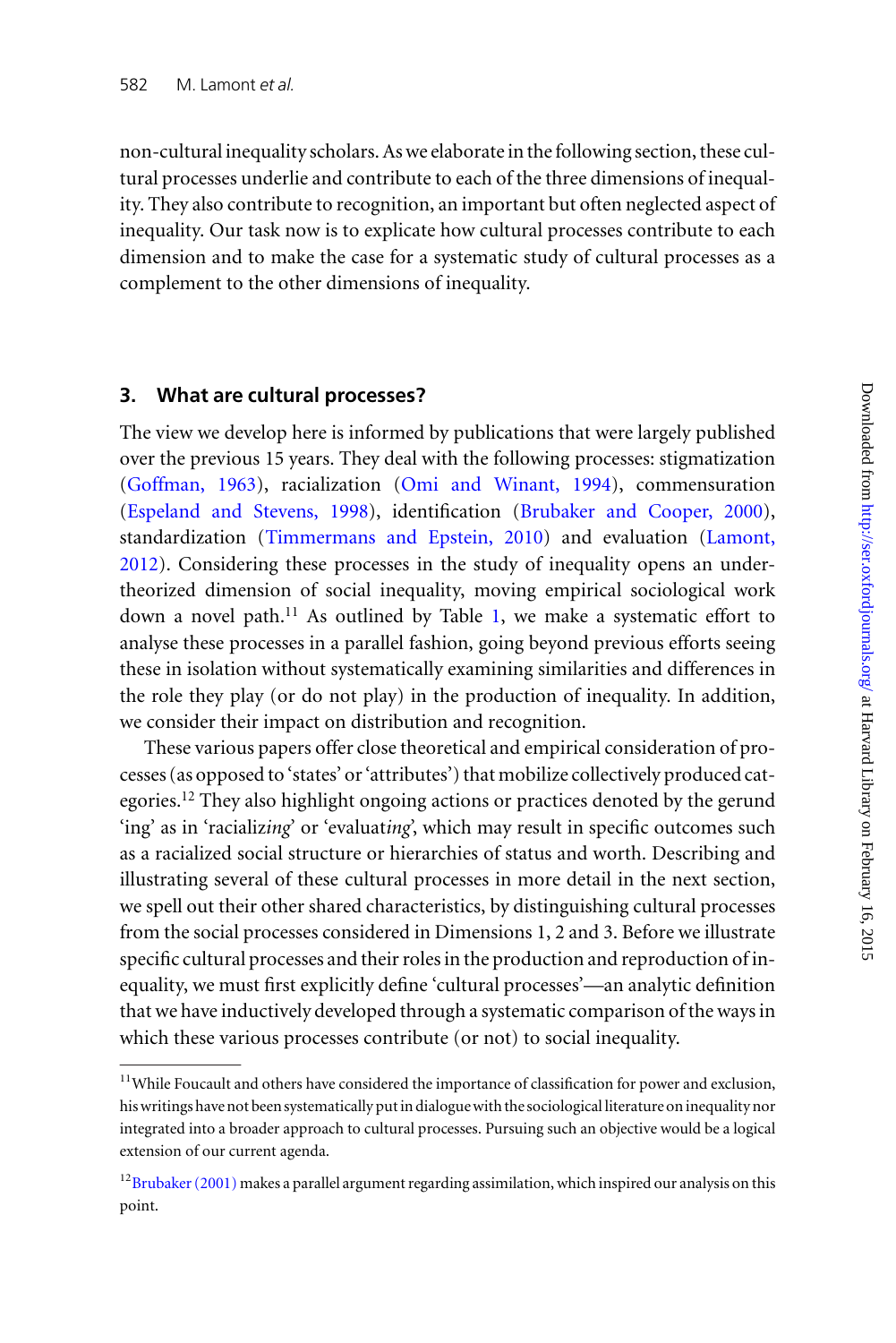First, compared with Dimension 1 processes (control over material resources), cultural processes are centrally constituted at the level of meaning-making: in their essence, they take shape around the creation of shared categories or classification systems through which individuals perceive and make sense of their environment.<sup>13</sup> They all involve a sorting out of people, actions or environments that requires the creation of group boundaries (cf. [Barth, 1969](#page-27-0); [Tajfel and Turner, 1986;](#page-34-0) [Lamont and](#page-31-0) Molnár, 2002; [Wimmer, 2013\)](#page-35-0) and the creation and relative stabilization of hier-archies, objectively and inter-subjectively ([Douglas, 1966](#page-29-0)).<sup>14</sup> These boundaries and hierarchies are typically a collective accomplishment that requires de facto the use of shared conventions and coordination between various actors and institutions (Boltanski and Thévenot, 1991; Thévenot, 2006). Individuals do not necessarily aim to consciously deploy one system of categorization over another, as they are rarely conscious that they inhabit a categorization system. Thus, classification systems and linked cultural processes are not necessarily oriented towards ultimate instrumental goals such as gaining resources or exercising power (as in Dimensions 1 and 2), since these systems emerge as shared frameworks that are constitutive of reality (e.g. [Berger and Luckmann, 1964;](#page-27-0) [DiMaggio, 1997;](#page-29-0) [Sewell, 2005](#page-34-0)).15

Second, it follows that cultural processes do not solely depend on the actions of dominant actors. As we show in the illustrations in Section 4, subordinates often participate in the elaboration of cultural processes as much as dominant agents do (e.g. in self-racialization through self-identification or self-stigmatization; see, e.g. [Jenkins, 2008](#page-31-0)). Furthermore, the sorting can result from intentional actions or as an unintended consequence. Thus, 'a will for domination' is not posited as

 $^{13}$ [Tilly \(1998\)](#page-34-0) highlights the role that categorization processes play in the production of inequality. While Tilly's work explicates how exploitation and opportunity hoarding 'establish systems of categorical inequality' (p. 10) both intentionally and unintentionally (through emulation and adaptation), our approach envisions a systematic explication of how classifications are negotiated inter-subjectively by dominants and subordinates and how *specific types* of classificatory processes employ categorization at the meso-level. For example, we specify how evaluation or standardization practices bring about social inequality rather than simply revealing the myriad ways shared classificatory practices generally bring about such inequality. See also Footnote 5.

 $14$ Classification struggles are also central to Bourdieu's theory of fields. However, he does not theorize their place in a broader theory of cultural processes and predefines them as always resulting in symbolic domination, whereas we consider the impact of classification on inequality to be somewhat open-ended. A full comparison of the concepts of fields and cultural processes is beyond the purview of this paper.

<sup>&</sup>lt;sup>15</sup>Our focus on the cultural 'supply side' (or the repertoires that individuals mobilize to make sense of their environment) is one of the points of difference from cognitive psychologists.We are inspired by the work of John [Meyer \(1986\)](#page-32-0) which draws broadly on the phenomenological tradition. Moreover, we share with [Lahire and Rosental \(2008\)](#page-31-0) a Durkheimian focus on collective representations, as opposed to psychological binaries (e.g. a focus on warmth and competence in Fiske et al[., 2002](#page-29-0)).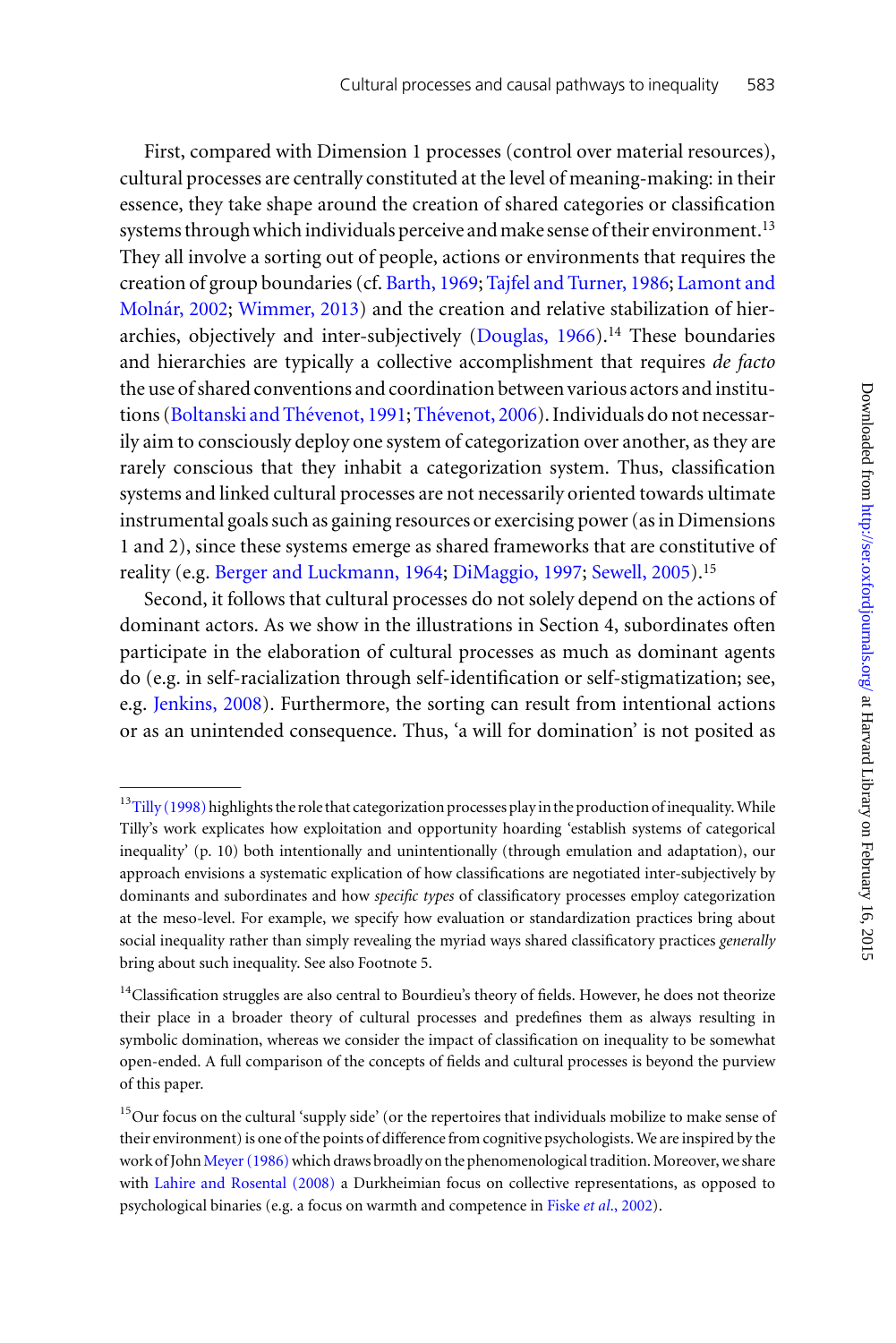a primary condition for producing these outcomes as it is in the major theories of Dimensions 1 and 2.

Third, cultural processes typically operate in a routine fashion (e.g. [Sewell, 2005:](#page-34-0) Chapter 10;[Giddens, 1984](#page-30-0)). As individuals and groups go about acting in the world ([Emirbayer and Mische, 1998\)](#page-29-0), they tend to use schemas that are largely taken for granted and made available by the cultural toolkits that surround them. Thus, while considering cultural processes, we move from a focus on discrete, instrumental actions aimed at monopolizing material and non-material resources to a focus on a range of ongoing, routine relationships that enable and constrain social action ([Giddens, 1984;](#page-30-0) [Sewell, 1992\)](#page-34-0). In this way, our approach resembles the ecological effects literature (Dimension 3), which considers processes to be durable and self-replicating. Yet, we understand these cultural processes to be the result of the actions of individual and group actors and the systems of meaning in which they operate, as opposed to the consequence of an ecological environment.

Fourth, while Dimension 1 processes are largely concerned with the distribution of material resources, cultural processes explicitly concern the distribution of both material and non-material resources as well as recognition, which, borrowing loosely from [Fraser \(1995\)](#page-30-0) (also [Taylor, 1992](#page-34-0); [Honneth, 2012\)](#page-31-0), we define as the fact of being acknowledged and given validation, legitimacy, value, worth, dignity and full cultural membership [\(Lamont, 1992,](#page-31-0) [2000](#page-31-0)).<sup>16</sup> The dual focus on the distribution of resources and recognition is crucial, as we understand social inequality as operating both at the level of legitimacy and dignity as much as the distribution of material and social resources [\(Taylor, 1992;](#page-34-0) [Honneth, 2012](#page-31-0)).<sup>17</sup> While the contribution of cultural processes to inequality would largely be mediated by feeding into Dimensions 1, 2 and 3, we argue below that cultural processes can also feed directly into inequality through recognition and its opposite, misrecognition.

Fifth, we argue that—as a general rule of thumb—the inequality-related outcomes of most cultural processes are largely uncertain and open-ended. Cultural processes unfold in routine fashion as individuals and groups generally go about

<sup>&</sup>lt;sup>16</sup>[Fraser \(1995\)](#page-30-0) focuses notably on cultural or symbolic injustices, rather than inequality. The remedy is recognition as 'upwardly revaluing disrespected identities and the cultural products of maligned groups [...] recognizing and positively valorizing cultural diversity' (p. 73). See also [Fraser \(2000\)](#page-30-0).

<sup>&</sup>lt;sup>17</sup>Although most of the literature on inequality is focused on the distribution of material and non-material resources, we consider distribution and recognition to be two equal faces of inequality. Historically, this literature has often only considered contests over recognition by analysing resistance and related phenomena. The alternative is to consider the full range of strategies deployed to gain recognition (as in the articles included in [Lamont and Mizrachi, 2012\)](#page-31-0). Following [Jenkins \(2008\)](#page-31-0), we would advocate examining all forms of categorization and legitimation contests around the meanings associated with individual and collective social identity. Note that [Lamont \(2012\)](#page-31-0) identifies categorization and legitimation as fundamental features of evaluation. Future research should ascertain whether these can be understood as shared by all types of cultural processes.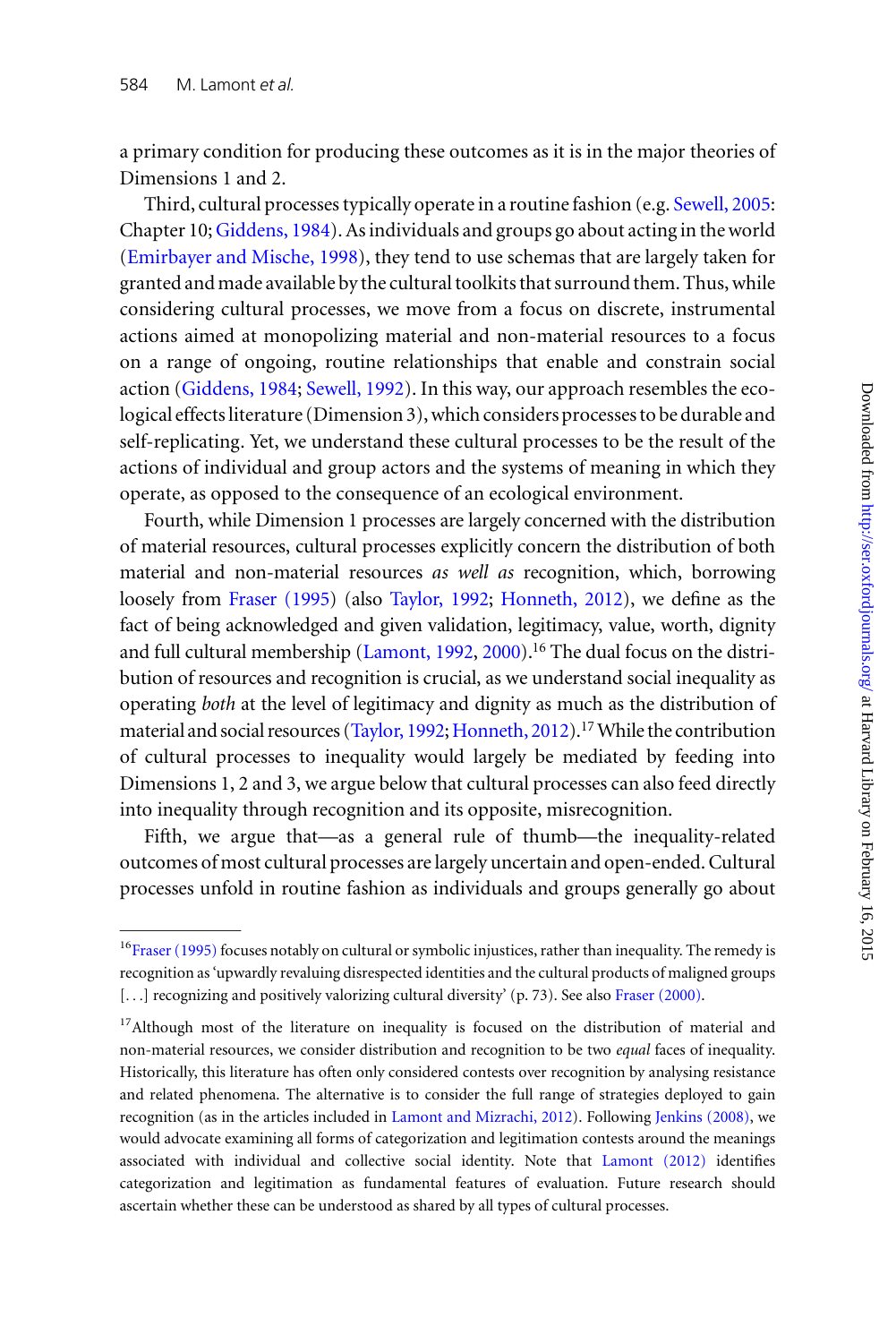pursuing other goals: they can feed into Dimensions 1, 2 and 3, but do not have to do so in *every* particular instance. The examination of this indetermination marks the study of cultural processes as distinct from the classic and contemporary analyses of social processes in Dimensions 1, 2 and 3. The study of these latter processes often begins with the goal of explaining inequality, whereas the study of cultural processes does not necessitate such a premise. For example, the study of standardization or evaluation processes in a firm may or may not be motivated by the analyst's desire to understand how the firm contributes to the unequal distribution of resources and recognition among its employees.We advocate approaching this as an empirical question, with the goal of gaining a better understanding of when, how, and by how much inequality results from the unfolding of cultural processes.

Sixth, these processes do not operate ex nihilo: they unfold in the context of structures (organizations and institutions) in which individual live. As we will see in the next section, organizations and institutions contribute significantly to both distribution and recognition. For instance, even in the 1990s, eligibility in the mortgage lending industry depended on apparently neutral rationalized evaluative practices that led to unequal access to resources for African Americans.<sup>18</sup> Similarly, there are many other institutions that allocate resources based on taken-for-granted rules that depend on the activation of 'neutral' classification systems, but which systematically privilege some groups over others. It is the case for access to higher education in American colleges [\(Lemann, 2000;](#page-31-0) [Karabel,](#page-31-0) [2005\)](#page-31-0) and the determination of salaries for working mothers (see [Budig and](#page-28-0) [England, 2001,](#page-28-0) on the motherhood penalty). Along the same line, social scientists have shown how the recent growth in wealth inequality in the USA has resulted from small, but incremental political-legal changes [\(Hacker and Pierson, 2010](#page-30-0)) and staggering 'performance based' increases in executive compensation that advan-tage the rich [\(DiPrete](#page-29-0) et al., 2010).

Perhaps the most important institutional actor is the state, which has a considerable effect on the macro patterns of distribution of material and non-material resources, and on the recognition of diverse social groups. Through law and social programmes, the state wields immense power in shaping and legitimizing systems of categorization, which we have argued are fundamental preconditions for cultural processes. Many cultural social processes operate at the state level, particularly those processes that are associated with rationalization (compare, e.g. [Gupta, 2012\)](#page-30-0). These processes—like standardization and evaluation—often animate the everyday functioning of major social programmes. For example, No

<sup>&</sup>lt;sup>18</sup>[Munnell](#page-32-0) et al. (1996) collected loan application data from Boston-area financial institutions in 1990 and analysed the variables that lenders themselves identified as important for their decision-making. The authors conclude that even if two mortgage applicants were financially identical, a minority applicant would be 60% more likely to be rejected than a comparable white applicant.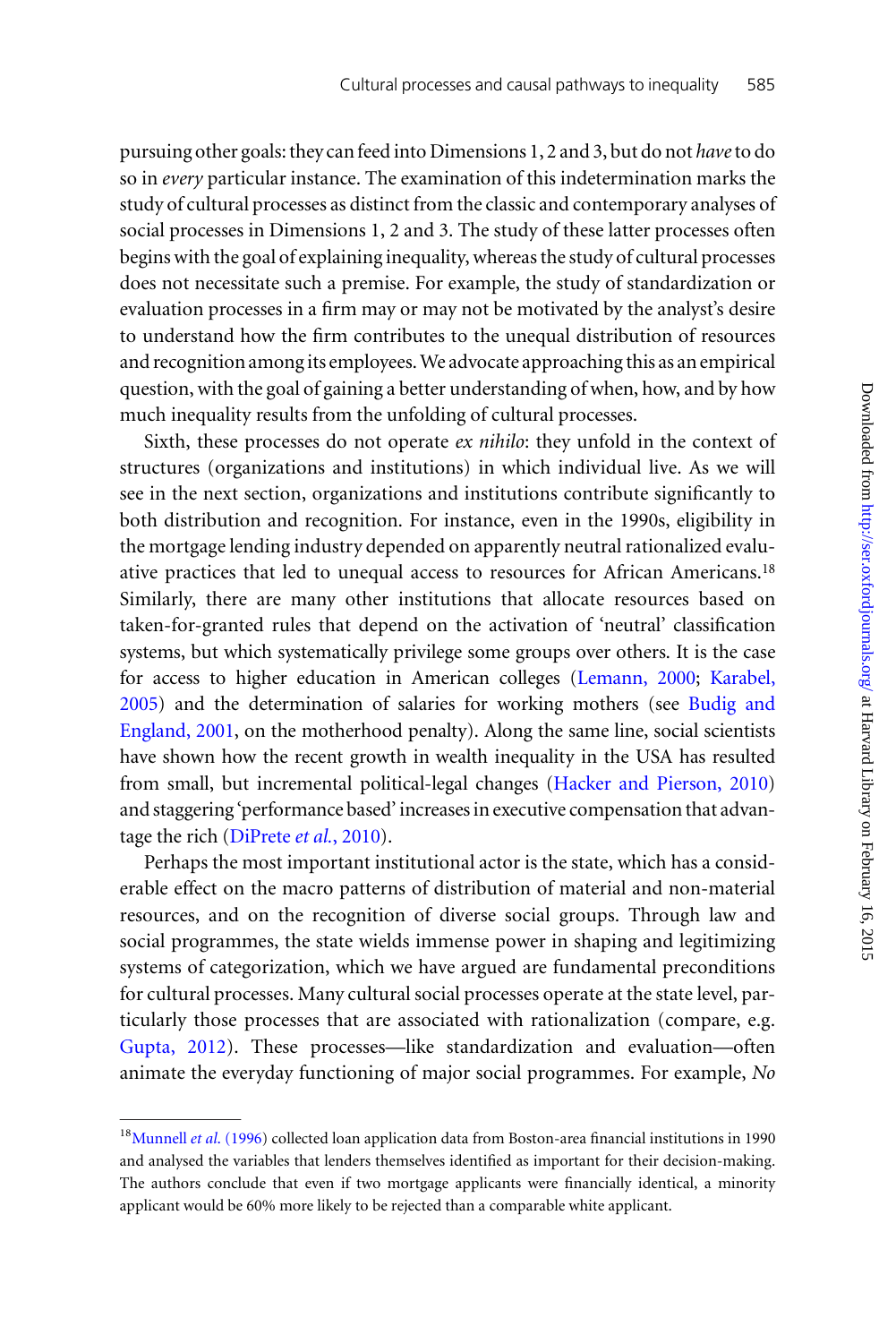Child Left Behind is a government-led programme at the federal level that enforces the standardization of the education system—the standardization of teachers as well as classroom content within, and increasingly, *across*, states. Other prime examples of such state-sponsored, large-scale standardization programmes include the census or statistical indicators such as the GDP. Moreover, these processes are often intertwined with identification processes such as the racialization of citizens through the inclusion of racial categories on the census and other forms. These types of state actions are based on classificatory schemes (e.g. [Bowker and Star, 2000](#page-28-0); [Loveman and Muniz, 2007;](#page-32-0) [Fox, 2012](#page-29-0)), which, just like cognitive categorization on the individual level, we view as the fundamental root of inequality ([Massey, 2007](#page-32-0)). However, such schemes do not operate in isolation, but always in specific institutional contexts composed of systems of rules and sanctions, which channel and magnify the impact of classification systems.

To recap, we conceptualize cultural processes as ongoing classifying representations/practices that unfold in the context of structures (organizations, institutions) to produce various types of outcomes. These processes shape everyday interactions and result in an array of consequences that may feed into the distribution of resources and recognition—and thus, often contribute to the outcomes considered by each of the three dimensions of inequality. These processes are largely a collective accomplishment as they are shared representation systemsinvolving dominants and subordinates alike.

We now turn to concrete examples to put empirical flesh on the theoretical bones of this approach by focusing on the cases of racialization, stigmatization, standardization and evaluation by drawing on the relevant literature. While some authors explicitly consider the analytic role that cultural processes play in the reproduction of inequality, none systematically analyse in parallel cultural processes as analytically meaningful pathways to unequal social outcomes. By considering various studies through the analytic lens offered here, we reveal how cultural processes sort out individuals and groups on an ongoing basis. This sorting process both opens and closes opportunities, and enables and constrains individuals' life course trajectories. The outcomes of such processes are open-ended or uncertain, as opposed to *always* resulting in exploitation (Dimension 1), exclusion (Dimension 2) or isolation (Dimension 3).

## 4. Illustrations

For heuristic purposes, we organize cultural processes into two types of process 'families': identification and rationalization. We illustrate these with the specific exemplars of racialization and stigmatization (for identification) and standardization and evaluation (for rationalization). We describe how different types of practices 'anchor' these processes and how these processes feed into inequality in often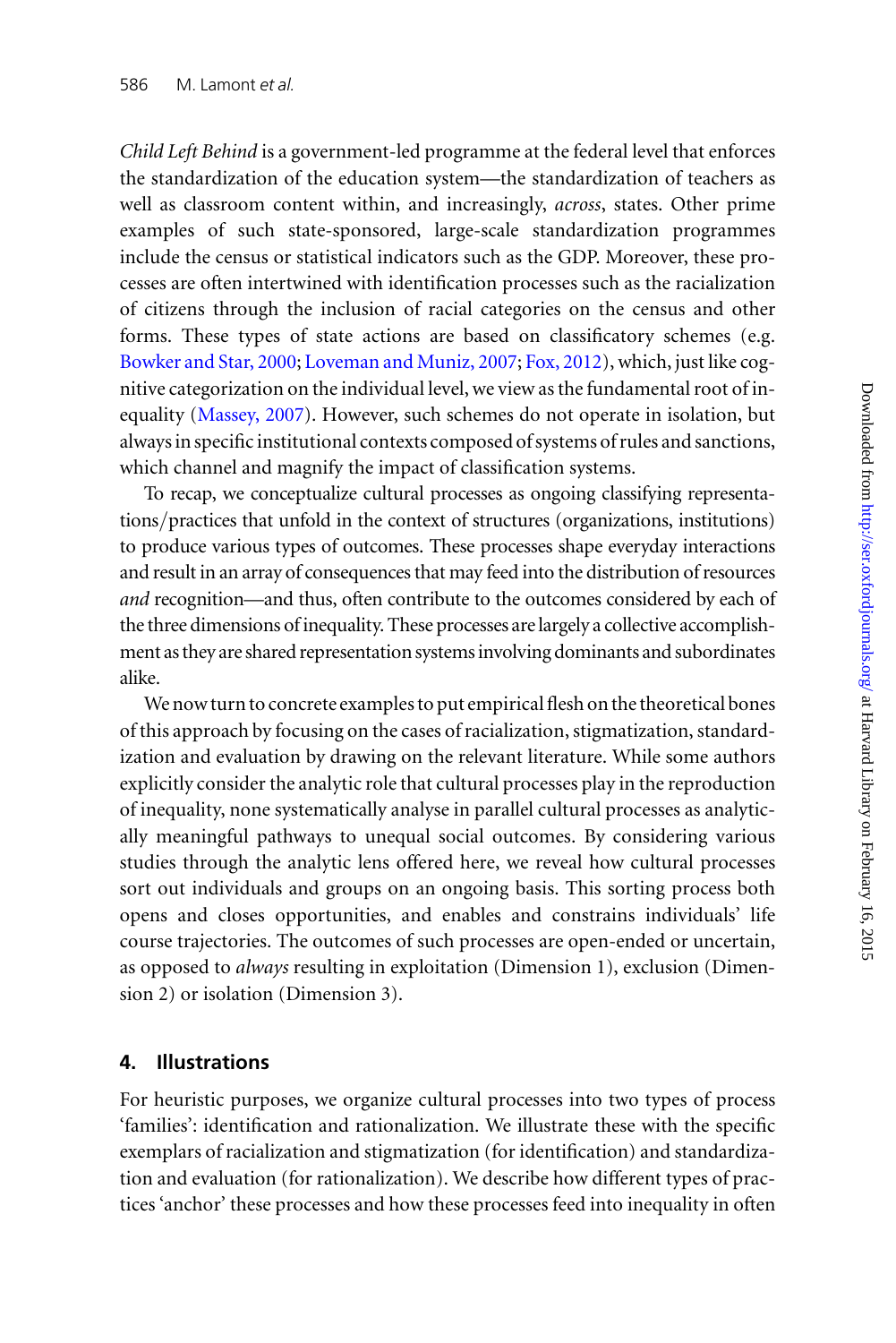unpredictable ways. While we may describe these processes as concrete 'real-world' happenings, they are in fact analytical constructs we devise for the purpose of capturing and illuminating social dynamics.

#### 4.1 Identification

The first type of cultural processes concerns *identification*, *i.e.* the process through which individuals and groups identify themselves, and are identified by others, as members of a larger collective. A large body of sociological and anthropological research shows that this process can occur on the basis of a broad range of individual categorical attributes, such as race, ethnicity, gender, language, nationality, citizen-ship, sexual orientation and the like [\(Owens](#page-33-0) *et al.*, 2010). For their part, groups can identify themselves as members of more or less clearly defined and bounded supra entities (e.g. a nation, church, sport, ideological community, lifestyle enclave, etc.).

[Brubaker and Cooper \(2000\)](#page-28-0) advocated the use of the concept of identification over 'identity' because it derives from an active verb, and is therefore a processual concept that 'lacks the reifying connotations of "identity."' While the latter term suggests a characteristic that is inherent and fixed, identification avoids essentialism and 'invites us to specify the agents that do the identifying' [\(Brubaker and Cooper,](#page-28-0) [2000](#page-28-0), p. 41; [Wimmer, 2013](#page-35-0) for a kindred perspective). Similarly, in studying cultural processes, we focus on identification by tracing specific micro practices of boundary work through which individuals and groups construct their identities (through self-identification) as well as the practices through which their identities are constructed by other individuals, groups and institutions (through group cat-egorization)—inspired by [Jenkins \(2008\).](#page-31-0) The classification of people into groups and categories is central to both racialization and stigmatization.

4.1.1 Racialization Racialization is the process by which social markers or biological and phenotypic differences between human bodies are imbued with significance by social actors [\(Murji and Solomos, 2005\)](#page-32-0). Meaning-making is central to this process, as phenotypic markers do not speak for themselves, but have to be interpreted through shared and locally embedded categories. Moreover, racialization necessitates that social actors (e.g. individuals, groups, nation-states) share an understanding of the significance attached to these markers and of how they distinguish between groups of people.19

Various schools of thought define racialization in particular ways. Just as anthropological, sociological and biological disagreements abound over the definition of race ([Morning, 2011](#page-32-0)), authors compete around the proper definition of

<sup>&</sup>lt;sup>19</sup>Of course, the same process operates for gender, which results in 'genderization' and which interacts with racialization to generate differentiated representation of men and women belonging to same ethno-racial groups.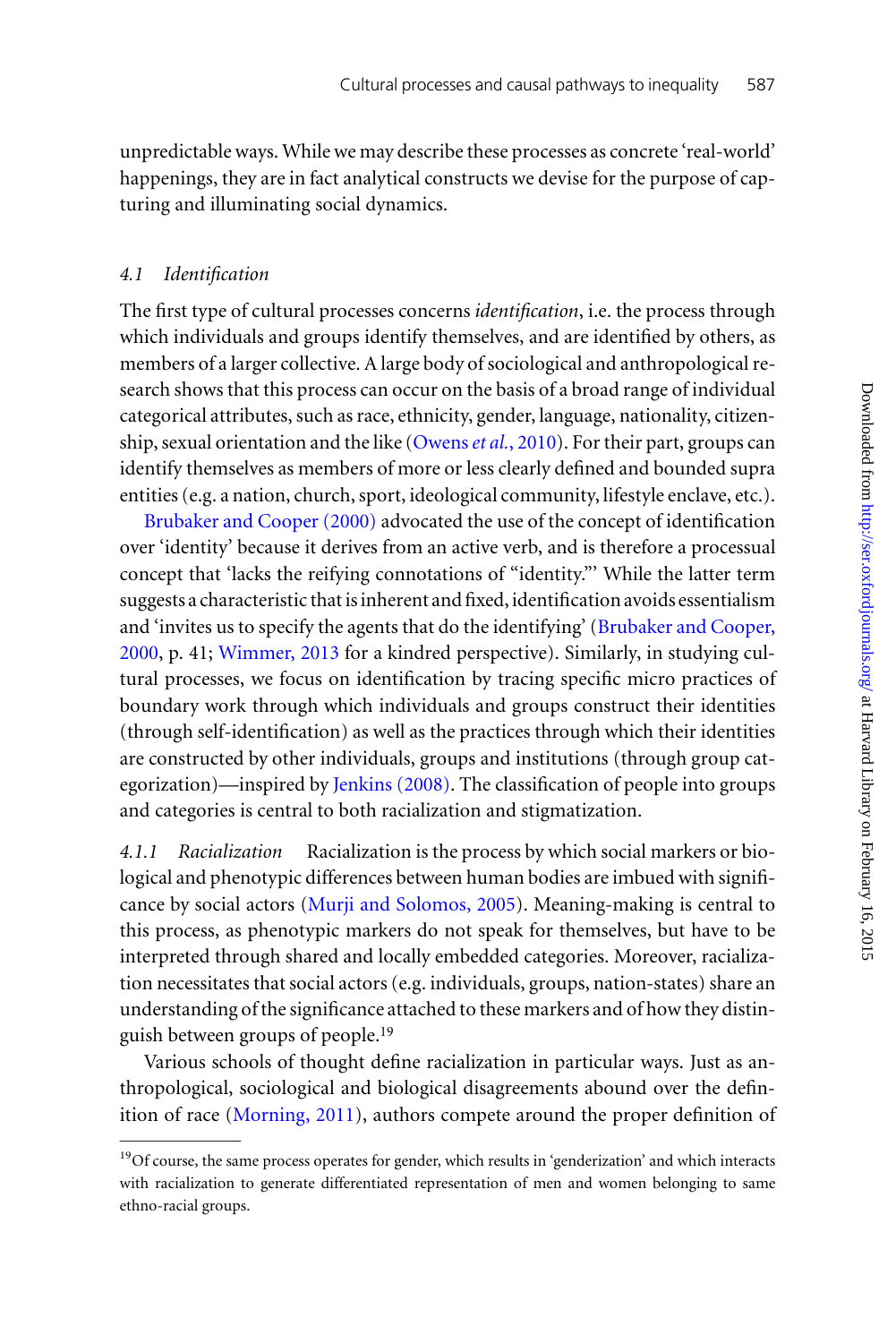racialization (cf. [Barot and Bird, 2001](#page-27-0)). However, the process in which actors instil biological markers with meaning is common among all these understandings ([Murji and Solomos, 2005](#page-32-0)). For instance, [Omi and Winant \(1994\)](#page-32-0) account for racialization as a recursive process whereby racial meanings are constantly re-interpreted and re-classified.

Racialization's implications for inequality can be ambiguous and open-ended. In many cases, actors who engage in racialization intend, in fact, to counteract oppression and inequality through calls for social inclusion and political representation ([Polletta, 2009](#page-33-0)). More specifically, the subordinated contribute to the reproduction of group boundaries by embracing their ethno-racial identity, thus participating in the stabilization of racial classification systems. Hence, the generation of inequality along racial lines comes not primarily 'from above' (as in Dimension 1), but is produced conjointly and relationally by the dominant and the subordinated group ([Desmond, 2013](#page-29-0)). In other cases, racialization by dominant group members is more unidirectional (via the mobilization of racial stereotypes in the workplace for instance), and closes opportunities for the subordinate group, without the direct input of the subordinate group. Thus, the outcome of interest is open-ended and has to be traced on a case-by-case basis.

A body of social –psychological literature has uncovered the cognitive processes that enable the cultural categories of race to be socially meaningful (see for instance the Implicit Association Test literature; [Ottaway](#page-33-0) et al., 2001). Building on this work, [Massey \(2007\)](#page-32-0) shows how (often-unconscious) cognitive classification of groups along racial lines (racialization) has resulted, historically and to this day, in structural discrimination such as discriminatory lending practices and de facto segrega-tion. However, [Saperstein and Penner \(2012\)](#page-33-0) reveal how racial classificatory categories are fluid and depend upon context and social position. Assessing two decades of longitudinal data, they find that self-racialization and racialization by others is associated with changes in socio-economic status: they show that individuals are more likely to identify and be identified as white with increases in their socio-economic status and as Black with drops in status.

Other examples come from research on the durability and fluidity of racial categorization across national contexts. For instance,  $Roth(2012)$  studies immigrants from Puerto Rico and the Dominican Republic to reveal that increasing Latino migration into the USA has re-shaped the nation's historically two-tiered racial hierarchy; now, the migration of Latino immigrants has structured 'a middle tier between whites and blacks' (193). In addition to re-shaping American racial classifications, Latino migrants 'send' back to their home countries new racial schemas that they have adopted from their exposure to the American racial hierarchy. This includes diffusing a more clear-cut bimodal view of race (which opposes whites to blacks) into societies that historically have had a gradational view of race. The crosspollination of racial categorization between host and home countries impacts not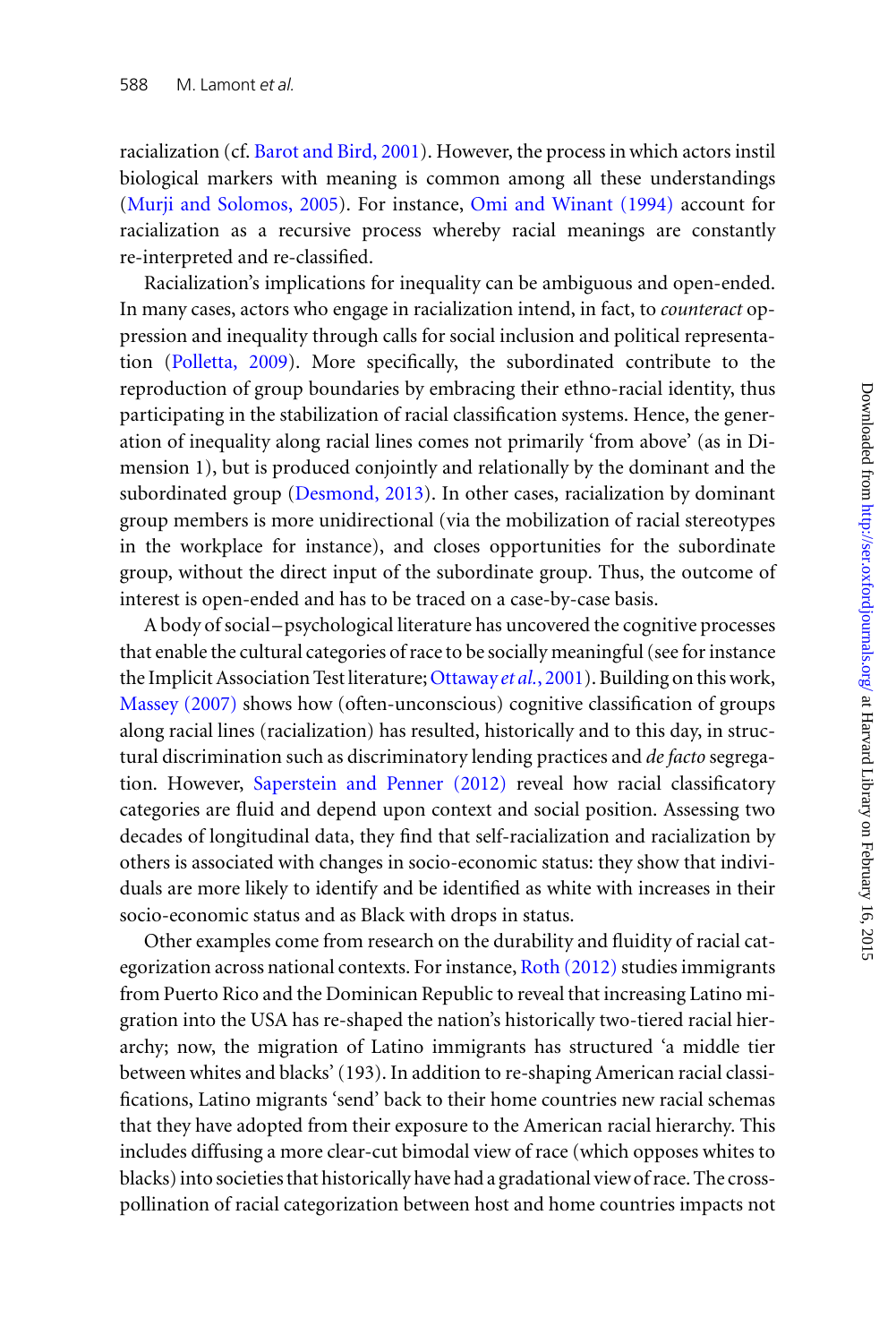only individual-level identification but also macro-level and institutional identification and racialization, and reshapes inequalities. For example, in the USA, new common cultural understandings of race (increasingly a three-tiered view) create new forms of stratification.

[Saperstein and Penner \(2012\)](#page-33-0) and [Roth \(2012\)](#page-33-0) show us that racialization is a collective accomplishment that occurs through a wide range of interactions, and that both in-group and out-group members participate in the construction of boundaries by mobilizing schemas that are available to them (e.g. the association of racial groups with socio-economic standing in the case of Saperstein and Penner). They also show that the resulting hierarchies can operate to the detriment or the advantage of those being racialized. This work points to a quite different reality than theories that focus on the first and second dimensions of inequality. Through racialization, individuals and groups are being not only sorted out but also put on differentiated paths for accessing material and non-material resources, often through the impact of apparently neutral institutions. In this sense, cultural processes such as racialization are a precondition for inequalities that result from the processes most often considered in Dimensions 1 and 2. However, because racialization also results in the devaluation of certain categories of individuals, it also acts as direct source of inequality in itself (via misrecognition). The same holds for stigmatization.

4.1.2 Stigmatization In his classic book Stigma: Notes on the Management of Spoiled Identity, [Goffman \(1963,](#page-30-0) p. 3) defined stigma as 'an attribute that is deeply discrediting'. [Link and Phelan \(2001\)](#page-31-0) extended this definition by characterizing the phenomenon as the convergence of interrelated components of labelling, negative stereotyping, separation and status loss/discrimination in the context of a power structure. More recently, social scientists have shifted the focus from stigma to stigmatization, defined as the process that consists in designating symbolically, and qualifying negatively, identities and differences (e.g. [Dubet](#page-29-0) et al., 2013; [Fleming](#page-29-0) et al.[, 2012\)](#page-29-0).

As comparative studies of responses to stigmatization by marked groups in Brazil, Israel and the USA and other countries demonstrate, stigmatized groups respond to this process in part by promoting alternative definitions of their social identities and mobilizing a range of repertoires and alternative classification systems [\(Lamont and](#page-31-0) [Mizrachi, 2012](#page-31-0)). When combined, these responses may gain momentum and can modulate the impact of stigmatization on their circumstances and influence what definition of their social identity comes to be seen as legitimate. Thus, even though the outcome of stigmatization might appear less open-ended than that of other cultural processes, it is still far from over-determined: one cannot tell a priori how and to what extent stigmatization will affect the lives of a stigmatized group. While some individuals are greatly affected by the stigmatization of their group, others can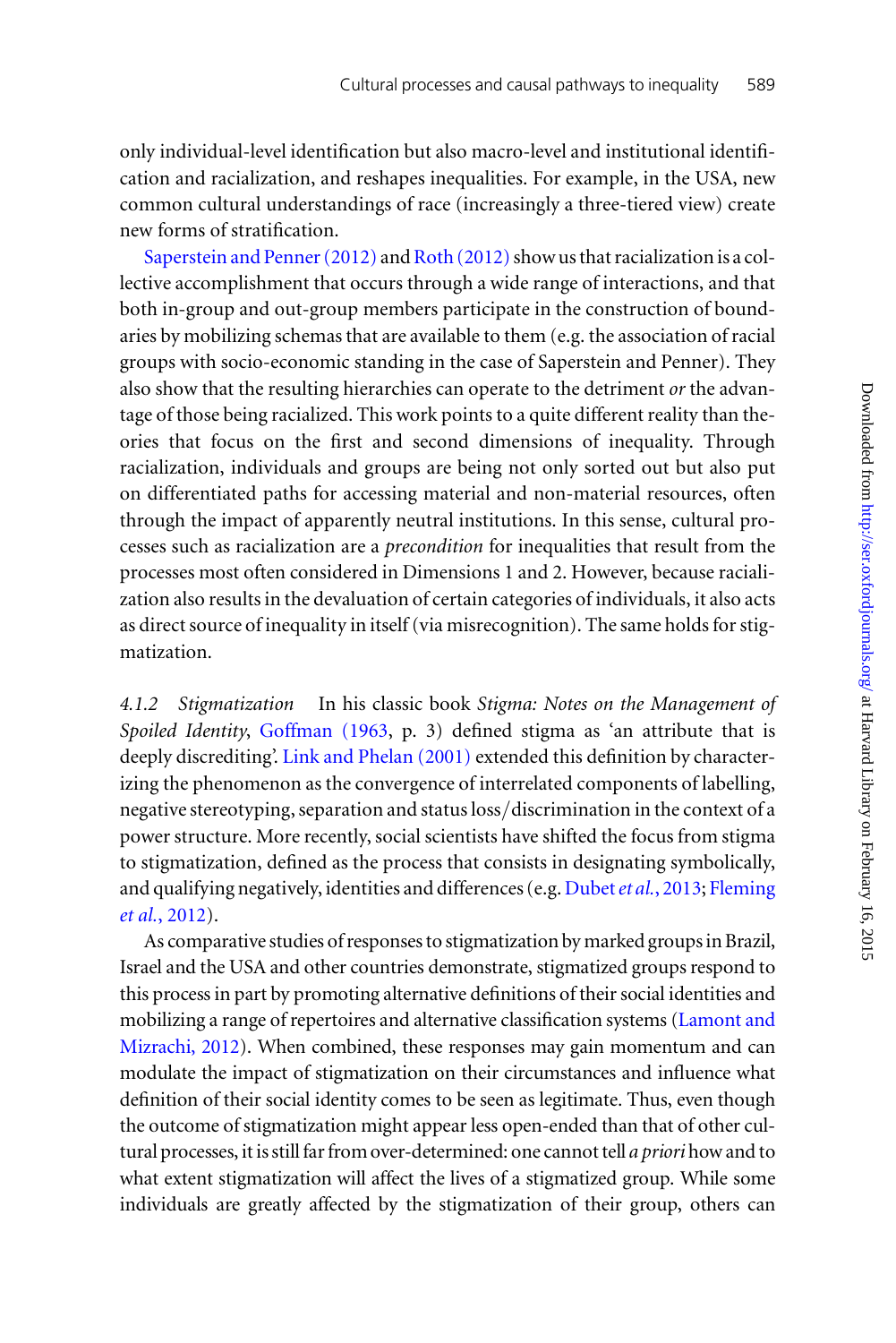come out relatively unscathed. [Link and Phelan \(2001\)](#page-31-0) suggest that one important reason for this stems from individual differences in the access to resources which might moderate the negative effects of stigmatization: 'Individual differences in personal, social, and economic resources [...] shape the life circumstances of persons in stigmatized groups, thereby producing substantial variation within stigmatized groups in any outcome one might consider'  $(p. 380).^{20}$ 

Stigmatization is open-ended in another sense, as well: both dominant and subordinate groups can be stigmatized. While we often think of stigma as a burden carried only by those in subordinate positions, stigmatization can also be practiced against those in dominant positions. For example, [Lamont \(2000\)](#page-31-0) shows how working-class men maintain their sense of moral worth by drawing boundaries against those they believe to be above and below them. These men view the uppermiddle class as exploitative and dishonest. Similarly, following the recent recession, journalists, politicians and everyday citizens constructed a similar stigmatizing narrative against Wall Street bankers. These cases show that stigmatization can operate both ways, with potentially different impacts on the politics of recognition. Simi-larly, [McCall \(2013\)](#page-32-0) documents via survey and media analysis why some 'undeserving rich' come to be viewed as illegitimate in the American context. Her findings add an important dimension to our understanding of the logic of stigmatization.

While some studies of stigmatization follow Goffman's emphasis on the analytic primacy of micro-settings (e.g. [Kleinman, 2009](#page-31-0)), others have focused on meso-level institutional dynamics. For instance, [Saguy \(2013\)](#page-33-0) analyses how obesity has become a top public health concern in the USA.<sup>21</sup> Based on a content analysis of public and expert discourse, she shows how obesity has become framed in increasingly negative terms—both on an individual and collective level: being fat is now widely treated as a major health risk for individuals, while on a societal level, obesity gets constructed as a public health *epidemic* via concerted, government-sponsored efforts to reduce it. This leads to weight-based discrimination, as obesity gets constructed as a disease that people bring upon themselves (by making bad food and life-style choices). Hence, fatness becomes a social stigma—a sign of weak will and immorality. Yet, this stigmatization is not the making of any single group of social actors. Rather, it is the outcome of the actions (and interactions) of various social groups, including medical specialists, journalists, politicians, ordinary people on the street, as well as the stigmatized themselves. Furthermore, the stigmatization offat is open-endedin that nothing predisposes obesity to be stigmatized per se, as demonstrated by the fact that it has been valued as a symbol of prosperity and high statusinmany societies throughout history.

 $\rm ^{20}This$  would most likely also apply to processes studied in Dimensions 1 and 2.

<sup>&</sup>lt;sup>21</sup>On stigmatization processes, see also [Schnoor \(2006\)](#page-34-0) and Edgell et al. [\(2006\)](#page-29-0).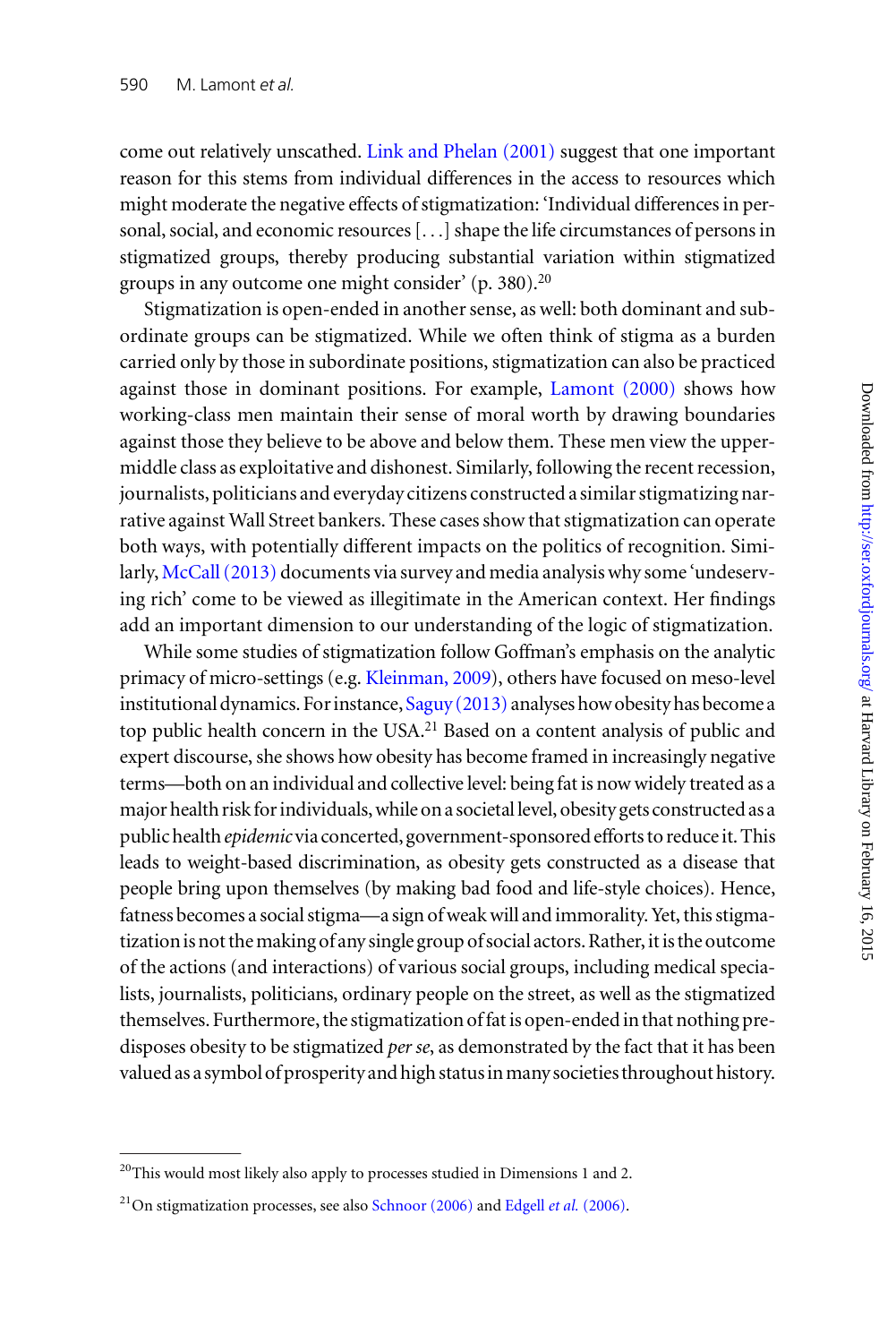#### 4.2 Rationalization

Rationalization as a sociological concept is, of course, closely associated with the work of [Weber \(1978\)](#page-35-0) who described it as a powerful historical force associated with the process of modernization—that is the rise of capitalism, the birth of the nation state and the development of modern science. At its core, rationalization entails the displacement of tradition and values as motivations for action by a means-end orientation. Weber saw in this 'rational' orientation to action the ideational foundation of Western capitalism (as detailed in his The Protestant Ethic and the Spirit of Capitalism, Weber, 2002) and a key defining characteristic of modernity more generally. For him, rationalization appears in many different domains of social life (economy, science, music, etc.), and in particular in the modern bureaucratic organization. In its ideal-typical form, this type of administrative structure is based on rational-legal authority and operates through the consistent application of universal and impersonal rules. Furthermore, it is designed according to rational principles that are intended to maximize efficiency. These are generally perceived as 'neutral' and 'fair' (based on merit), but often institutionalized from accumulated historical inequalities or resources, as argued *inter alia* by [Foucault \(1977\)](#page-29-0) and [Latour \(1993\).](#page-31-0) Thus, as routine sets in, it is often difficult to find a nefarious villain. Still inequality is reproduced via a rationalized process and is generally legitimized as a consequence.

Weber's analysis of bureaucracy is relevant for our argument here: processes such as standardization and evaluation can be described as sub-processes of rationalization and as such are closely tied to bureaucratic organizations in modern society. As we detail below, organizations are a context where cultural processes unfold and may result in inequality. For example, evaluation represents a basic operation of any bureaucratic organization. Office-holders in bureaucratic organizations constantly need to make evaluative judgements and enable and constrain opportunities for action. At the same time, bureaucratic organizations can also be the central agents that shape the form of these cultural processes. The best illustration for this is the emergence of large bureaucratic organizations that dedicate all their resources to the further rationalization of already highly rationalized cultural processes such as evaluation or standardization, for example rating agencies or standards setting organizations such as the International Standard Organization. Below we describe two examples of rationalization processes and how they feed into inequality.

4.2.1 Standardization Standardization is the process by which individuals, groups and institutions construct 'uniformities across time and space' through 'the generation of agreed-upon rules' ([Timmermans and Epstein, 2010,](#page-34-0) p. 71). While the process implies intention ('agreed-upon rules') on the part of social actors, standardization as a process in everyday life frequently has unintended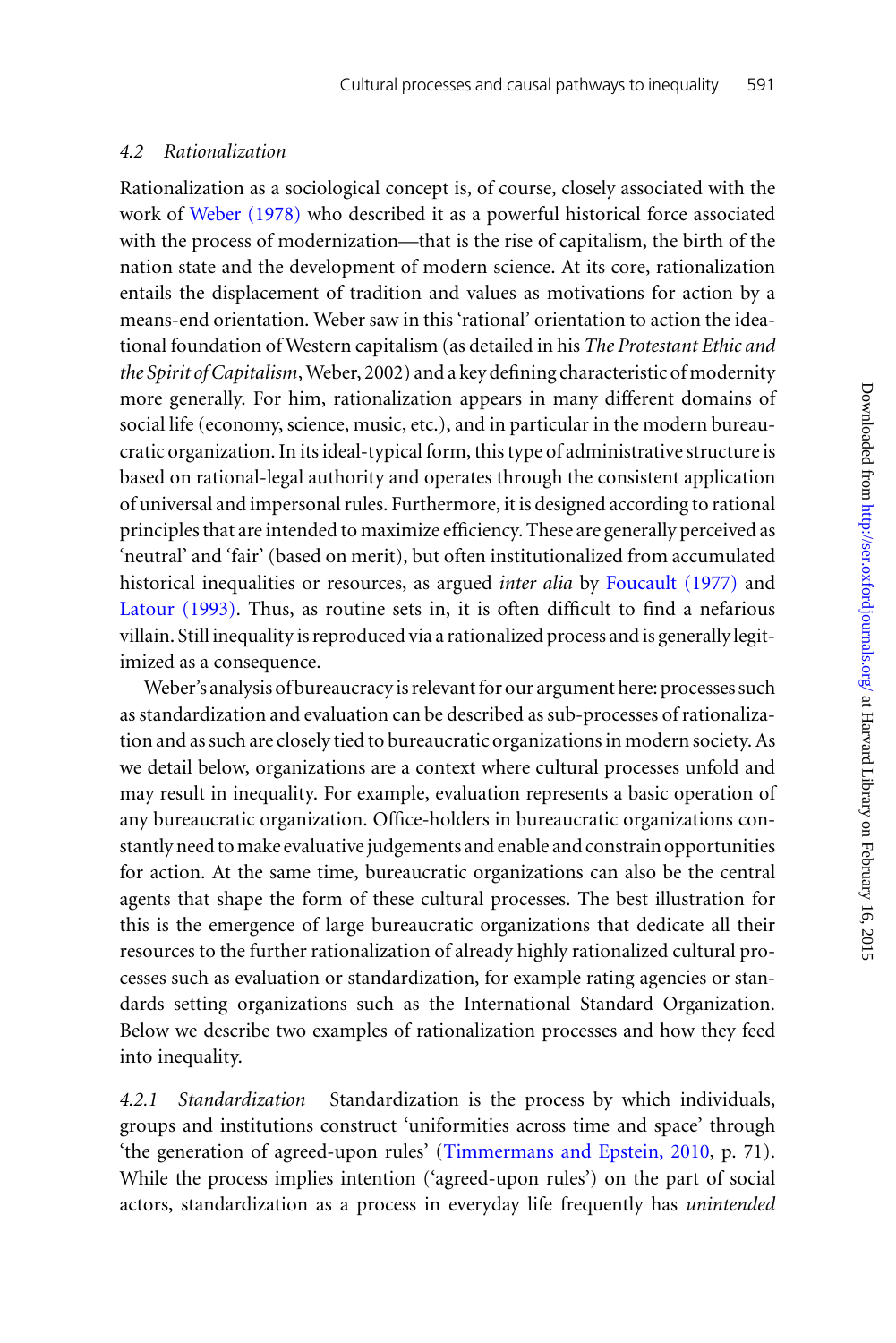consequences. The construction of uniformities becomes habitual and taken for granted once the agreed-upon rules are set in place and codified into institutional and inter-subjective scripts (often formal, albeit sometimes also informal). In its industrial and post-industrial manifestations, the process of standardization is part and parcel of the rationalization and bureaucratization of society ([Carruthers](#page-28-0) [and Espeland, 1991](#page-28-0); [Olshan, 1993;](#page-32-0) [Brunsson and Jacobsson, 2000](#page-28-0); [Timmermans](#page-34-0) [and Epstein, 2010](#page-34-0)).

Unlike Dimension 1 and 2 processes, standardization works in invisible ways in its everyday unfolding. For example, we often take for granted the myriads procedural and technical standards that keep the flow of goods and services in our global economy running (see, e.g. [Levinson, 2006](#page-31-0) for an analysis of the role of international normed ship containersin global trade). These standards consistently operate as a set of background constraints that structure our action. Moreover, the effects of standardization on inequality are often unintended or indeterminate. Indeed, standards are often implemented with the intent of developing a common benchmark of success or competence and are frequently motivated by positive purposes (e.g. in the case of the adoption of pollution standards or teaching standards). Yet, once institutionalized, standards are often mobilized in the distribution of resources. In this process, in some cases, those who started out with standard-relevant resources may be advantaged ([Buchmann](#page-28-0) et al., 2010). In this sense, the consequences of standardization for inequality can be unintentional, indirect and open-ended, as it can exacerbate or abate inequality. Whether they are is an empirical issue to be assessed on a case-by-case basis.

One example of this interaction between standardization and social inequality is the use of standards in education as documented by [Neckerman \(2007\)](#page-32-0). Among other things, her work analyses the rise of standardized and IQ testing in the 1920s in American education and local Chicago education policy. It shows how standardized test scores came to be used to determine admission to Chicago's best vocational schools, with the goal of imposing more *universalist* practices. Yet, in reality, the reform resulted in diminished access to the best schooling for the city's low-income African-American population.

Although standardization is a dominant feature of everyday social life in modern society, few scholars have considered it as a meaningful analytic concept for capturing how macro-level inequality develops and persists. In contrast, we view the explicit study of standardization—through a context-specific and micro-level analysis of practices of standardization as proposed by [Timmermans and Epstein](#page-34-0) [\(2010](#page-34-0), p. 74)—as critical to sociological inquiry into inequality. Such explicit attention to processes of standardization will shed light on the sorting processes which channel the distribution of material and non-material resources and thereby improve our understanding of the causal (often hidden) pathways through which inequality is created and perpetuated. [Epstein \(2008\)](#page-29-0) provides a particularly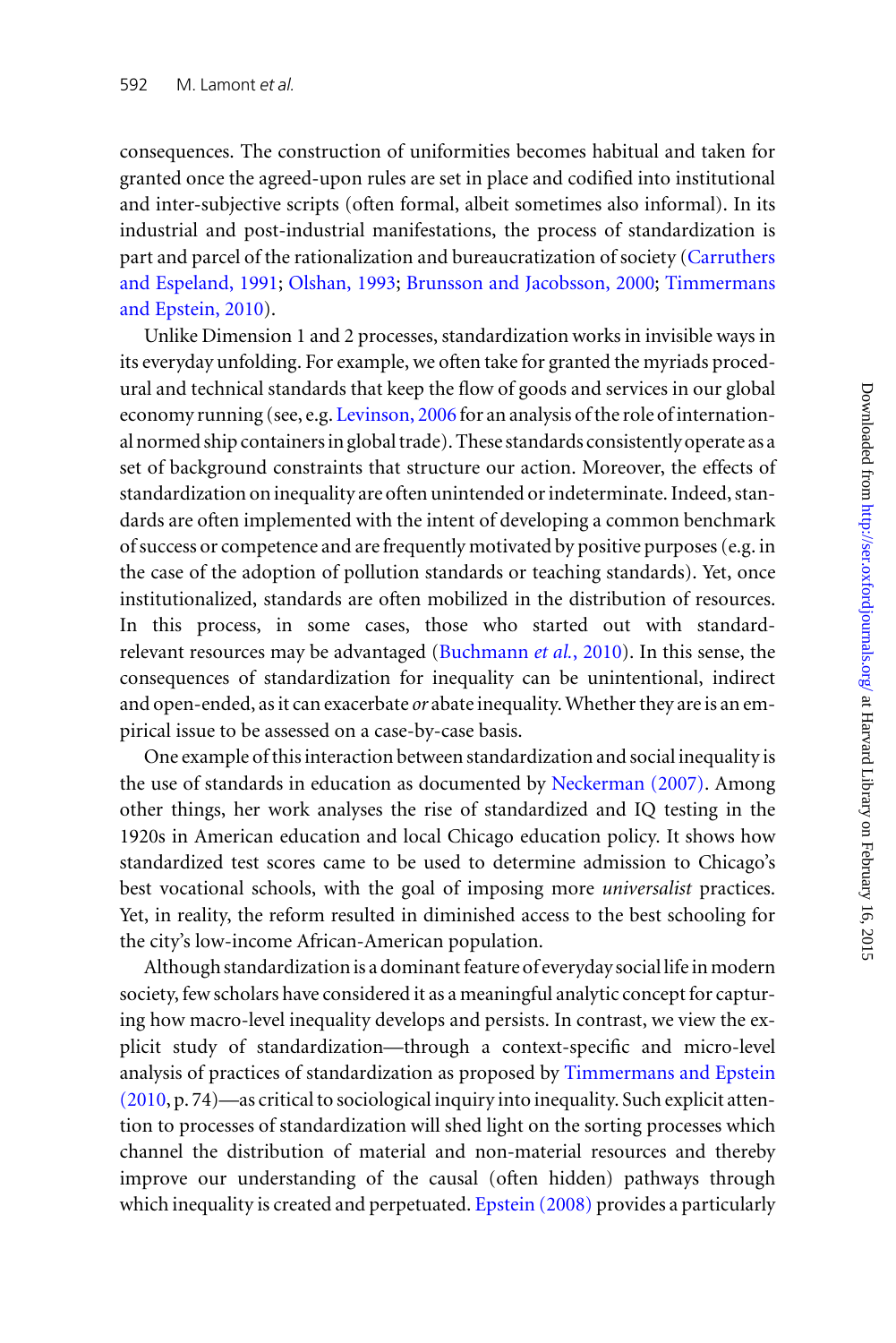persuasive demonstration of how this operates in the case of the salience of differences in the context of bio-medical research. His work illustrates how cultural processes feed directly into recognition as a dimension of inequality.

4.2.2 Evaluation Evaluation is a cultural process that—broadly defined—con-cerns the negotiation, definition and stabilization of value in social life ([Beckert and](#page-27-0) [Musselin, 2013\)](#page-27-0). According to [Lamont \(2012](#page-31-0), p. 206), this process involves several important sub-processes, most importantly categorization ('determining in which group the entity [...] under consideration belongs') and legitimation ('recognition by oneself and others of the value of an entity').<sup>22</sup>

In the empirical literature, we find several examples of how evaluation as a cultural process can contribute to inequality, many of which are drawn from sociological research on hiring, recruiting and promotion in labour markets. The bulk of these studies concern how evaluation practices of organizations favour or discriminate against certain groups of employees (see, e.g. [Castilla and Benard,](#page-28-0) [2010](#page-28-0)) or applicants (see, e.g. [Rivera, 2012\)](#page-33-0). Yet, some scholars also examine evaluation processes in labour markets from a broader perspective, locating evaluation not only in hiring or promotion but also in entire occupational fields.

For instance, [Beljean \(2013](#page-27-0)b) studied standards of evaluation in the cultural industry of stand-up comedy. Drawing on interviews with comedians and their employers as well as ethnographic fieldwork, he finds that even though the work of stand-up comedians is highly uniform in that they all try to make people laugh, there is considerable variation in how comedians are evaluated across different levels of stratification of the comedy industry. Thus, for example, newcomer comedians and star performers are judged against different standards: while the former must be highly adaptable to the taste of different audiences and owners of comedy clubs, the latter are primarily judged by their ability to nurture their fan-base and to sell out shows. Even though this difference does not necessarily translate into more inequality among comedians, it tends to have negative effects on the career prospects of newcomer comedians. Due to mechanisms of cumulative advantage, and because both audiences and bookers tend to be conservative in their judgement, it is easier for more established comedians to maintain their status than for newcomers to build up a reputation. As a result, a few star comedians get to enjoy a disproportionally large share of fame and monetary rewards, while a large majority of comedians remain anonymous and marginalized.

The cultural process of evaluation undergirds the everyday functioning of workplaces, schools and numerous other social institutions. In the workplace, hiring decisions require evaluative procedures regarding who is of worth or who has

<sup>&</sup>lt;sup>22</sup>For analytical purposes, [Beljean \(2013a\)](#page-27-0) further distinguishes between (a) practices of evaluation, (b) technologies of evaluation and (c) criteria of evaluation.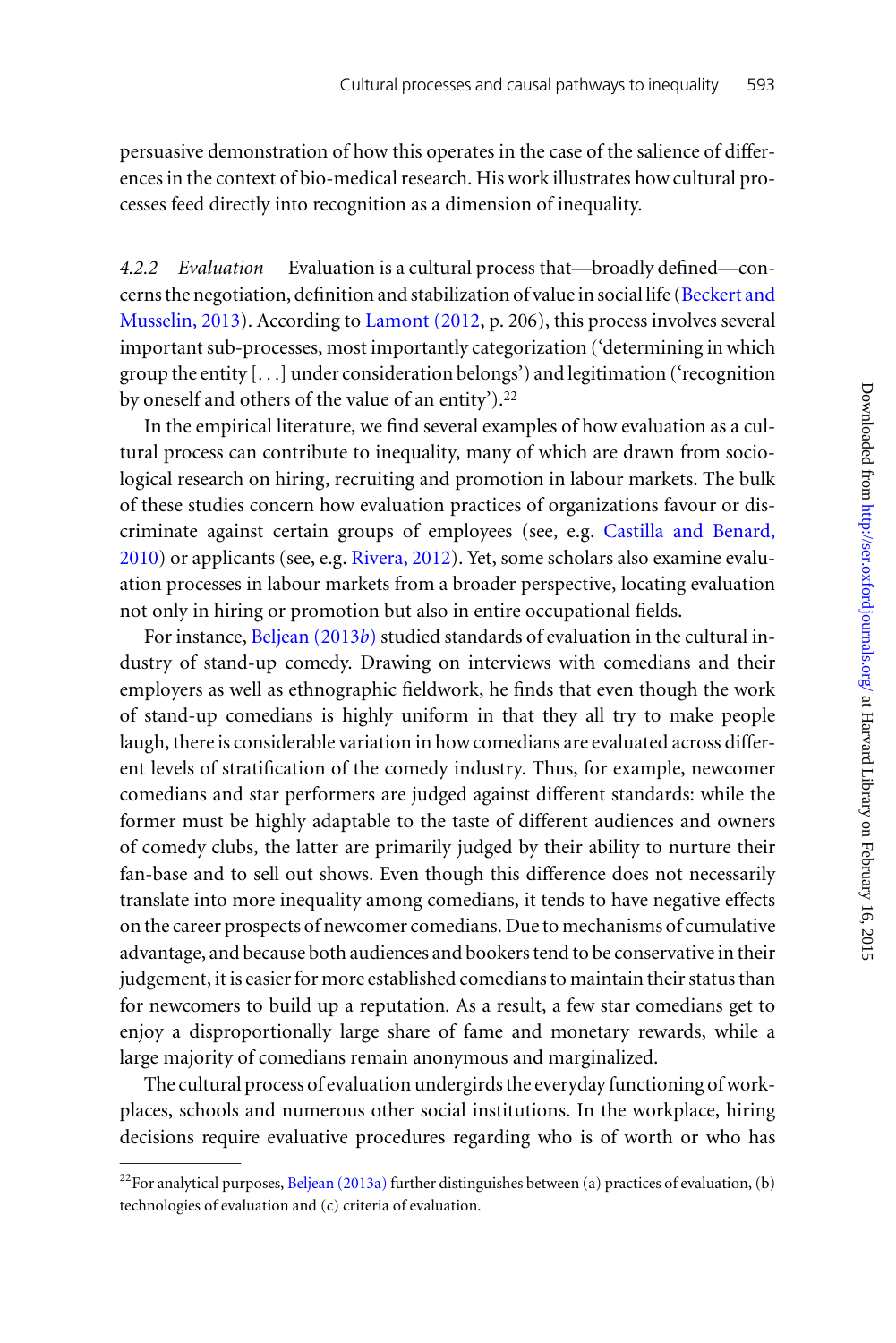competence. At the same time, other cultural processes such as racialization and stigmatization also play a role in the evaluative process for the job market ([Kirschenman and Neckerman, 1991;](#page-31-0) [Pager, 2003](#page-33-0)). However, even in the absence of racial categorization, evaluation is a process that results in winners and losers, for example through rankings, or the differential allocation of desirable resources ([Lamont, 2012\)](#page-31-0). The particular instantiations of the process depend upon routine practices and scripts that organizations and individuals deploy to assign value to various types or groups of people and objects.

We argue that there is much to be gained by focusing on the processes themselves, as opposed to their specific areas of application (such as hiring). Indeed, by zooming in on a fundamental cultural process, we are better able to generalize from each specific case to other instances where evaluation feeds into inequality, and to work on identifying similarities and differences across cases. Such comparison is likely to reveal details that would go unnoticed otherwise, and may lead to theoretical development. For example, in their study of urban high-school policy debate, [Asad and Bell \(2014\)](#page-27-0) interrogate how conflicted cultural meanings about the perceived purpose of the activity—what they term 'evaluative frames' shape how debate judges evaluate competitors in this disadvantaged context as compared with 'mainstream' debating teams. Similarly, [Lamont \(2009\)](#page-31-0) considers how academic evaluators distinguish between types of academic work and factor formal and informal criteria in their decision-making. Both studies underline the need to compare how universal principles or formal criteria of evaluation are combined across cases, as well as to how cultural frames (whether universalistic or particularistic, e.g. [Heimer 1992\)](#page-30-0) direct evaluation and the distribution of resources.

Last but not the least, while cultural processes operate in micro-level interactions between actors through the application of meso-level scripts and frames, they are also instantiated at the meso-level through the practices of organizations, firms and institutions who are actors themselves. For example, [Smith \(2010\)](#page-34-0) reveals how low-income Blacks decide to share or withhold job information from their peers. She finds that jobholders are frequently reluctant to share information with their job-seeking peers because they fear that these peers lack appropriate workplace behaviour, which would reflect badly on them. Thus, opportunities are foreclosed without any intentional intervention by a dominant group. The micro-level actions are thus shaping meso-level labour market outcomes (and reinforce widely shared stereotypes). As [Smith \(2010,](#page-34-0) p. 4) notes, 'the centrality of interpersonal dynamics highlights the role that micro-level processes play in the reproduction of inequality, essentially cementing the disadvantage initiated by larger macro- and meso-level forces'. Furthermore, the shared evaluative beliefs not only have implications for individuals' labour market outcomes but also dampen neigh-bourhood collective efficacy and propagate pervasive distrust [\(Smith, 2010\)](#page-34-0). In this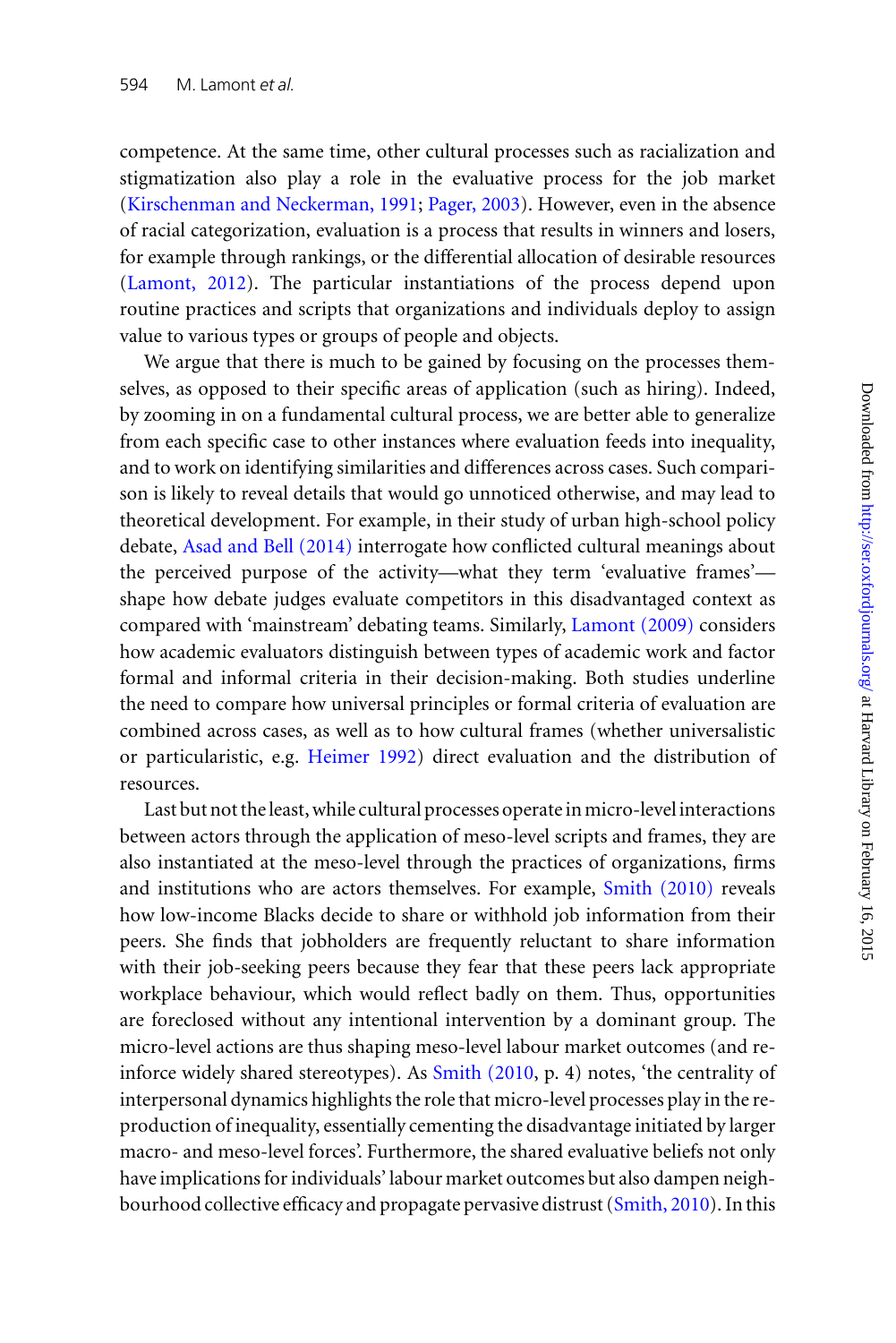way, evaluative processes also have profound implications for social processes falling under the third dimension of inequality.

## 5. Discussion and conclusion

From our analysis, we have attempted to show the various, often subtle, ways in which cultural processes contribute to the persistence of social inequality. Social inequality does not result merely from discrete, intentional actions of the dominant. Nor does it result merely from ecological effects (whether emerging from neighbourhoods). Inequality is also shaped by taken-for-granted and routine processes that manifest themselves in our individual lives and in the functioning of organizations,institutions and the state. Cultural processes ofidentification and rationalization can both constrain and enable opportunities of individuals categorized into different groups, based upon ascribed and achieved characteristics. The opening and closing of opportunities, in turn, has real consequences for access to material and non-material resources.

Clearly, this amounts to a more complex causal pathway to macro-level inequality than the pathway(s) hypothesized in the literature on cognitive processes and social inequality. Also, paying attention to cultural processes also leads to a more complex picture than the one drawn by the traditional sociological literature on inequality (Dimensions 1 through 3). To clarify our position, Figure [1](#page-8-0) maps out how we envision the relation between cultural processes and cognitive processes, as well as the relation between cultural processes and other processes conventionally considered in the inequality literature. It depicts cultural processes as operating at an intermediate meso-level. Such processes constitute the missing link between micro-level cognition and macro-level outcomes. Furthermore, we hypothesize that cultural processes can feed into material, symbolic and place-based inequality both *directly* or *indirectly*, via other social processes such as social closure, symbolic violence or segregation.

The existing literature on inequality has not ignored such causal pathways altogether. In fact, this paper suggests that empirical work on them is well underway. What has been missing is an attempt to compare these cultural processes in a systematic way and consider in tandem how they contribute to inequality. There is a clear advantage to comparing different types of processes, especially given the abundance of similar formulations in the literature which has hampered theoretical progress. Systematization is an important step towards a more nuanced understanding of the dynamics at work and a more cumulative approach to theory building.<sup>23</sup>

<sup>&</sup>lt;sup>23</sup>See Snow et al. [\(2003\)](#page-34-0) for a particularly useful explanation of how theory building can result from detailed comparisons. A research programme that is centered on social processes is likely to produce similar theoretical refinement.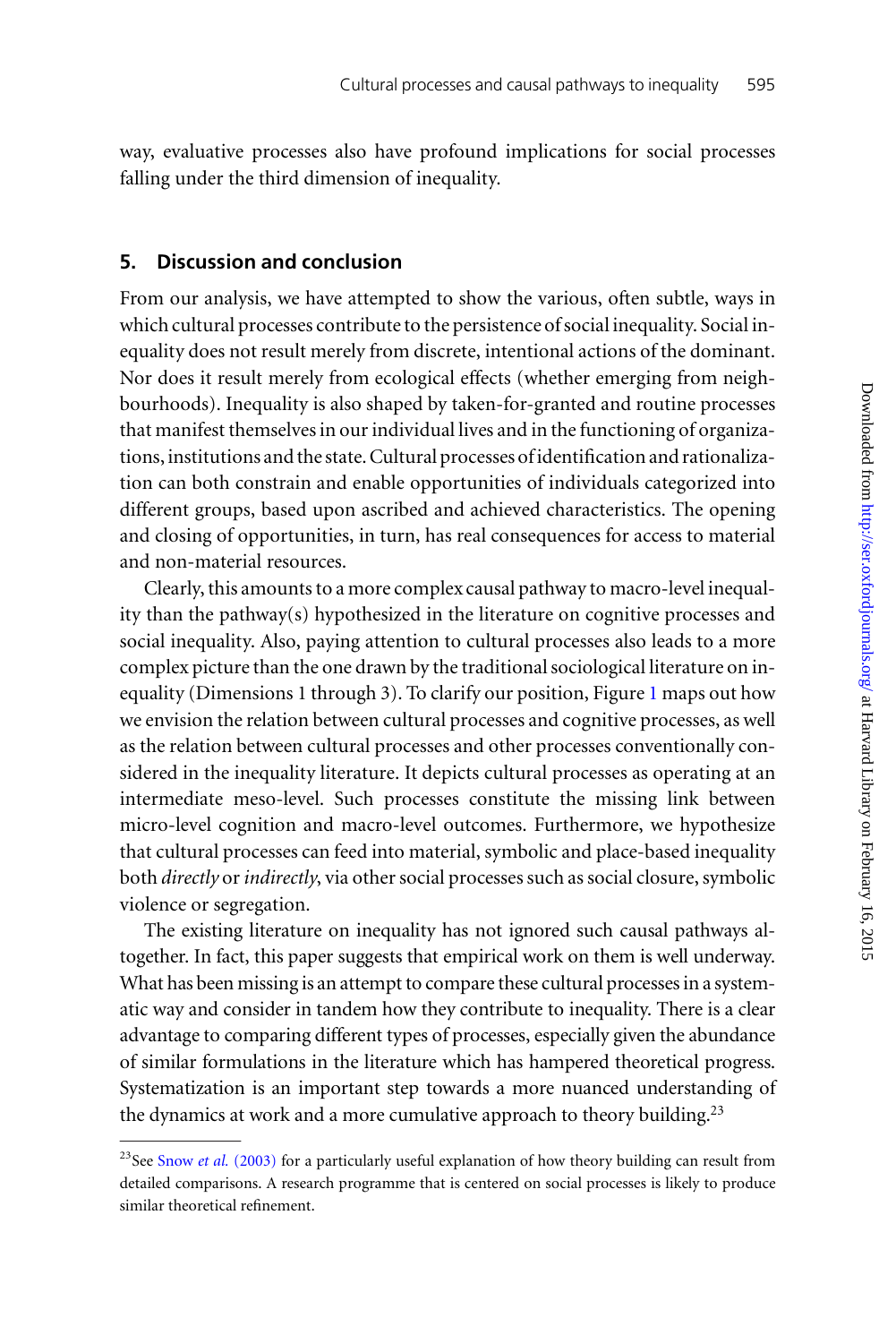But how should we study cultural processes? We have already suggested that a focus on the situated practices that are connected to cultural processes would be generative [in line with [Lamont \(2012\)](#page-31-0) on evaluation, [Gross \(2009\)](#page-30-0) on habits and [Brubaker \(2001\)](#page-28-0) on assimilation]. For even if we give processes abstract labels, such as 'evaluation', they are always the product of concrete 'doings'. They are either something that one is doing to oneself (e.g. identifying oneself racially) or something that is being done to one (e.g. being racialized). Hence, a necessary condition for understanding cultural processes is to focus on the micro-level practices that constitute them. These can be studied through observation or interviews (see [Lamont and Swidler, 2014\)](#page-31-0).

Yet, despite our emphasis on practices and 'following the actor'  $(\dot{a})$  la Actor Network Theory), the study of cultural processes should not be confined to the micro-level of analysis. Rather, to develop a full understanding of their ramifications, we also have to study how they are enabled and constrained at the meso-level, through institutional and cultural forces; for instance, how they solidify into policies through the formalization of rules and how they are represented or debated in various arenas (public discourse and scholarly research for instance).<sup>24</sup>

To carry out such analysis, sociologists could borrow from political scientists who use macro- and meso-level 'systematic process tracing' as a method (as described in [Hall, 2006\)](#page-30-0). This analytic approach has been developed for drawing (and evaluating) causal inferences in small- $n$  case studies. It consists in the systematic and disciplined examination of the causal processes that are producing a given outcome of interest. As such, it requires a careful and close-up analysis of sequences (and conjunctures) of specific events and actions.25 In this literature, authors have focused on the role of 'processes' such as 'learning', 'competition' ([Pierson, 2004\)](#page-33-0), 'institutional conversion' and 'institutional layering' [\(Thelen, 2004](#page-34-0)). Others have focused on path-dependent processes [\(Mahoney, 2000](#page-32-0)) and critical junctures ([Collier and Collier, 1991](#page-28-0)). Sociologists could develop theorizing on cultural processes by considering how such conceptual tools may be applied, adapted or extended to the cases at hand, and whether they are suggestive of new tools.

What are the other benefits of the approach developed here? The study of cultural processes could become a valuable shared reference point for scholars working in different substantive areas of research and facilitate dialogue between

 $^{24}$ For instance, [Steensland \(2006\)](#page-34-0) shows how debates surrounding the guaranteed annual income policy involved the moral evaluation and framing of low-income populations. Together with [Guetzkow \(2010\)](#page-30-0) study of congressional discourse on poverty, Steensland's paper stands out as an excellent example of the type of detailed process tracing we are advocating. Both Guetzkow and Steensland reconstruct the words and action of individual actors involved in the creation of policies and thus demonstrate how specific types of social changes take place, organized this time around evaluation processes.

 $^{25}$ For a 'how-to' approach to process tracing, see [Collier \(2011\)](#page-28-0).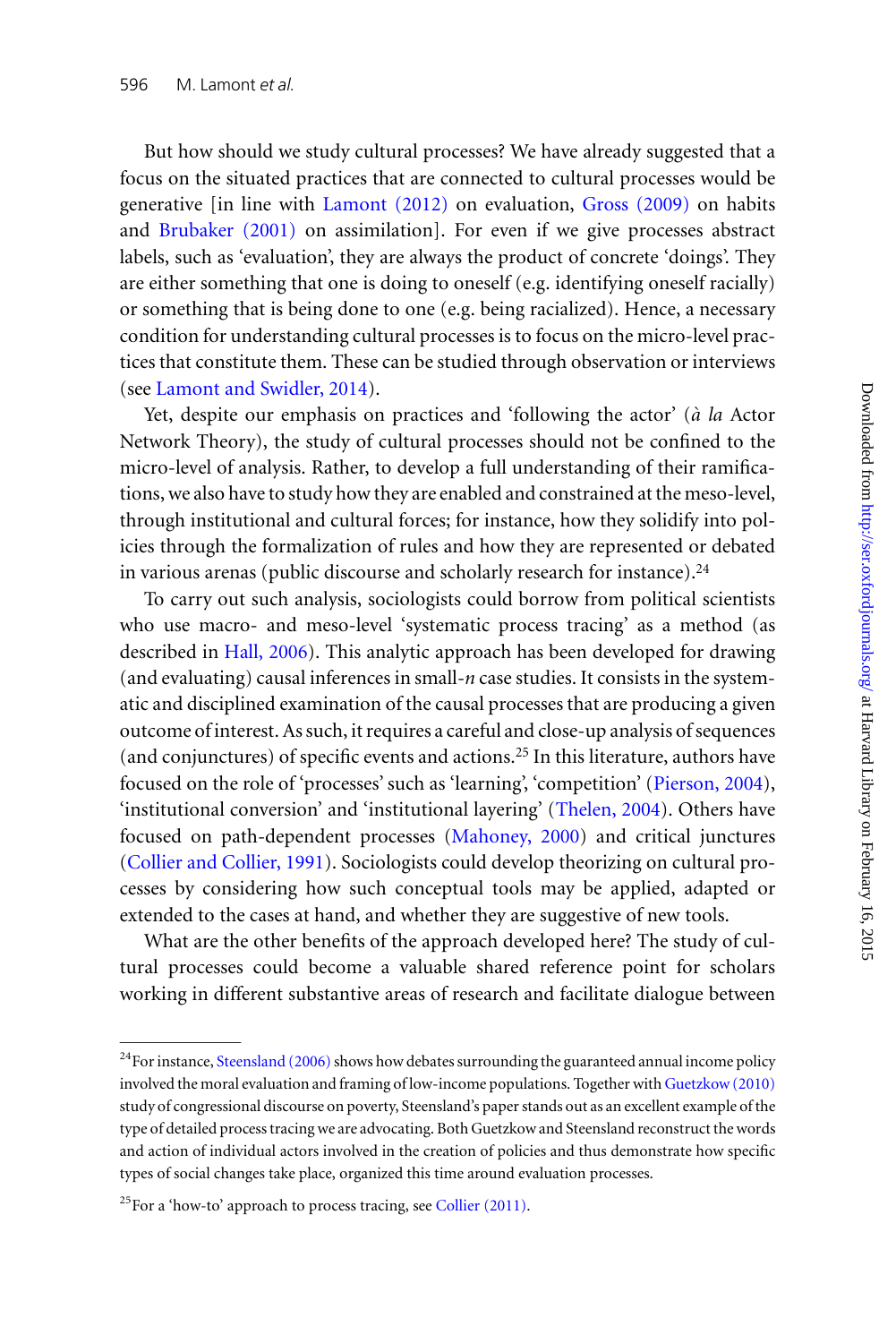scholars. As such, it could also help strengthen the integration of different lines of research. For instance, evaluation is a fundamental cultural process that is not only of relevance in the study of labour markets, but also of higher education, law, public policy, the arts, etc. Hence, afocus on evaluation as a generic cultural process (rather than a focus on specific settings or populations) could fruitfully connect substantive research in each of these subfields (compare [Lamont, 2012,](#page-31-0) [Chong, 2011;](#page-28-0) [Beljean, 2013](#page-27-0)a). More theory development could emerge from a systematic comparison across cases to determine whether new phenomena are under consideration or not.

One could also envisage systematic exchange among groups of scholars who are oriented towards the study of processes and mechanisms—not only AS but also his-torical sociologists ([Abbott, 2001](#page-27-0); [Glaeser, 2005](#page-30-0)) and social psychologists who have recently made similar pleas for a more process-centred sociology (see, e.g. [MacLeod, 2013](#page-32-0)).<sup>26</sup> A systematic comparison between the study of 'generic processes' ([Schwalbe](#page-34-0) et al., 2000) and our framework is likely to be particularly fruitful. We should also compare the framework offered here with other frameworks explicitly concerned with linking micro and macro by the way of inter-subjectively pro-duced and reproduced cultural meaning (e.g. [Berger and Luckmann, 1964](#page-27-0); [Collins,](#page-28-0) [2005](#page-28-0); [Tavory and Eliasoph, 2013\)](#page-34-0).

We conclude with a few directions for further exploration, which would be the necessary extension of the ideas developed here. First, we need to consider how different cultural processes intersect (e.g. racialization and standardization) in order to better theorize how inequality is produced and reproduced through the conjuncture of different fundamental processes. While a few studies consider such questions (e.g. [Espeland and Sauder, 2007](#page-29-0); [Epstein, 2008\)](#page-29-0), we are advocating locating such important projects within a broader theoretical framework oriented towards the systematic study of cultural processes. Secondly, future work should assess whether some pathways are more prevalent or universal than others in the production of inequality. For instance, while stigmatization may more likely result in inequality, standardization may more often be implemented with the intention of *equalizing* outcomes (e.g. in schooling), and only sometimes result in resource hoarding through the rewards and sanctions towhich standards are typically linked. Thirdly, in linking these processes with inequality, we should consider the role of institutions and cultural repertoires in fostering social resilience by providing buffers and scaffolds against the effect of inequality ([Hall and Lamont, 2013\)](#page-30-0). [Carter \(2012\)](#page-28-0) considers how high schools in South Africa and the USA validate

<sup>&</sup>lt;sup>26</sup>It would also be useful to explore the frontier between cultural and social psychology along the lines developed by [DiMaggio and Markus \(2010\)](#page-29-0) and [Fiske and Markus \(2012\)](#page-29-0) so as to highlight the work of the most cultural of the social psychologists, as well as the most cultural of the analytical sociologists (e.g. [Zuckerman, 2012](#page-35-0)).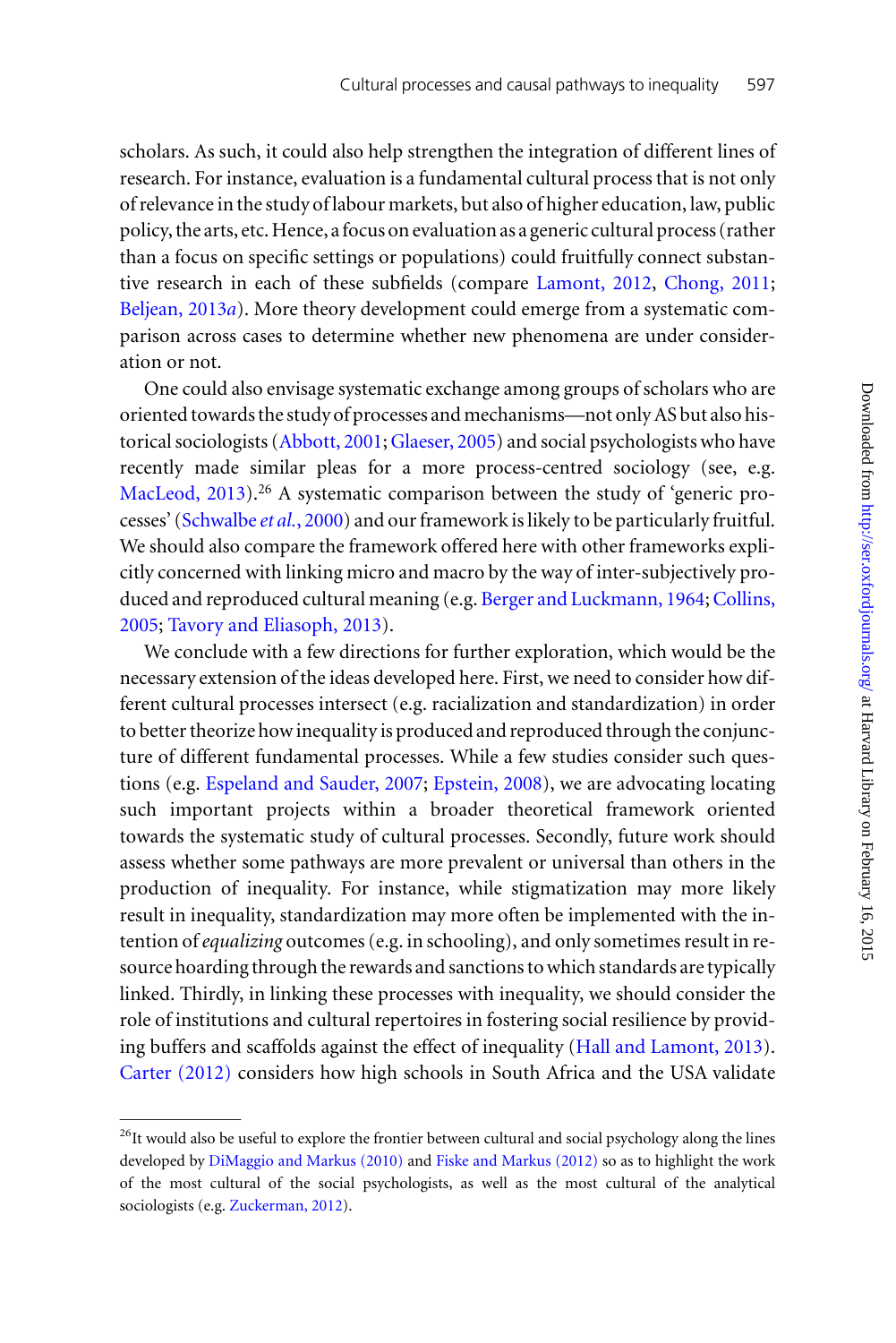(or miss to validate) the cultural identities of their students of colour. In other words, she studies institutional conditions that foster recognition. Fourthly, we should systematically compare cultural processes to demographic, economic and structural processes, which, although they involve meaning-making, can be described without necessarily foregrounding the latter. Fifthly, we should provide parallel descriptions of the effects of these processes from the perspective of both inequality and social change, especially regarding social and symbolic boundaries. Finally, we should go beyond the processes discussed here to compare the cultural side of processes such as exploitation, domination, discrimination, industrialization and modernization (all directly implicated in inequality), as well as other less immediately political processes, such as differentiation or homogenization. It is our view that most of social life organized around cultural processes, and as such, systematically comparing these processes will prove to be a particularly generative and illuminating analytical wedge.

#### 6. CODA: social processes, mechanisms and AS

The cultural processes discussed here have some surface resemblance to 'social mechanisms', and we find it necessary to briefly position ourselves in relation to the relevant literatures. These short remarks are meant to open a dialogue between approaches.

Many scholars use the terms 'processes' and 'mechanisms' interchangeably, even though some have tried to separate them analytically (e.g. [Tilly, 2008\)](#page-34-0). Following [Demetriou \(2012\)](#page-28-0), we view the meaning of both concepts as arbitrary and ultimately depending on convention and habit. Nevertheless, we distinguish between processes and mechanisms because we understand them to perform different functions in explanatory accounts: mechanisms are usually treated as a chain of events that mediates between a cause and effect. To identify or formulate a mechanism means to explain what links a certain initial condition (X) to a certain outcome (Y).27 In contrast, processes can be studied without presuming any set cause or outcome. Here, analytic priority is given to describing the properties of a generative process or chain of events rather than to explaining an observed association between two variables.

Our emphasis on the generic nature of cultural processes and the value of cumulative theory building puts our approach into some proximity with another recent approach: AS, which focuses on the study of social mechanisms. AS is associated with a heterogeneous group of scholars, only loosely connected by a common label. However, a few core proponents have tried to formulate and promote a unified research agenda (e.g. Hedström and Swedberg, 1998; Hedström and

<sup>&</sup>lt;sup>27</sup>We are grateful to Curtis Chan and Bart Bonikowski for this insight.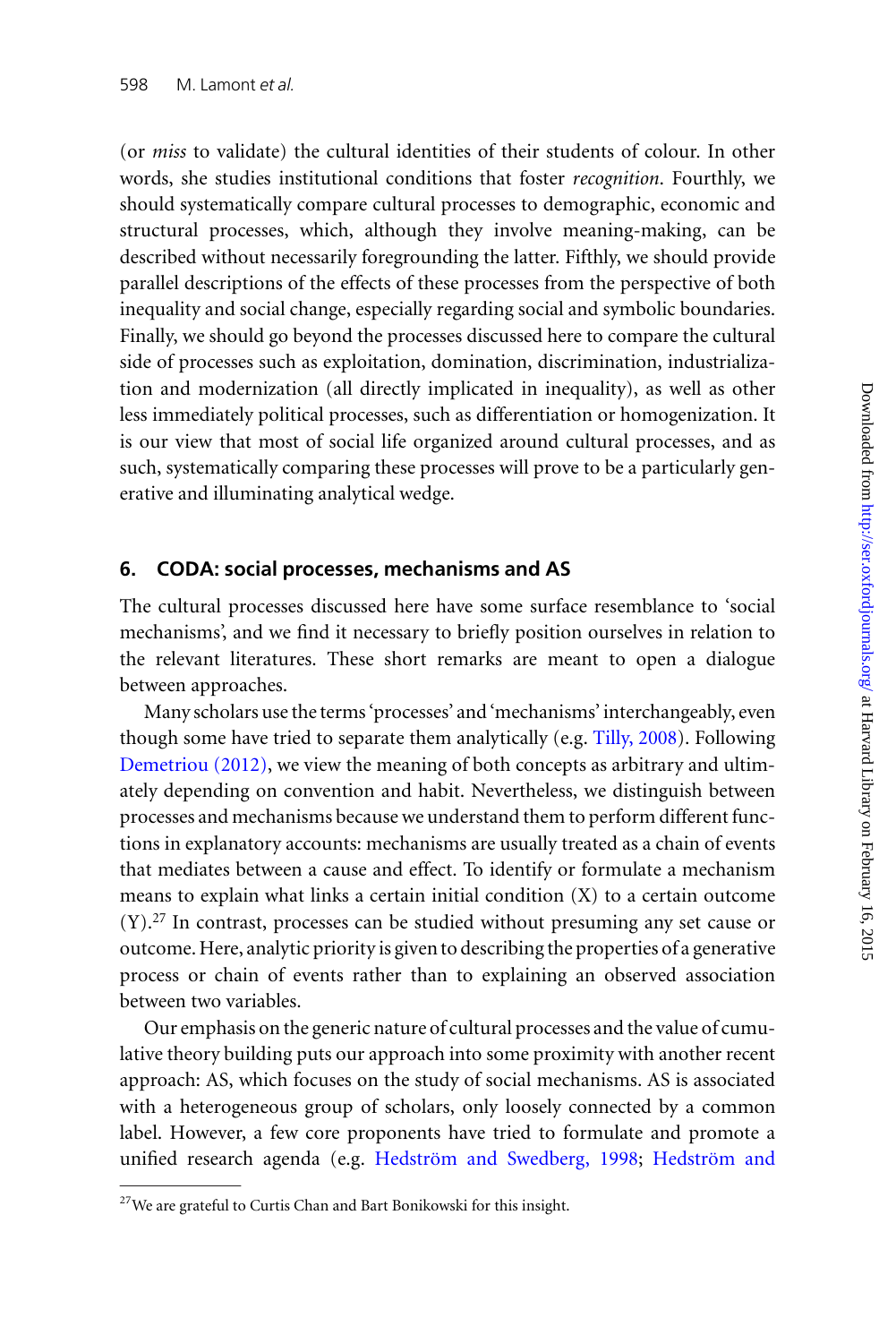[Bearman, 2009\)](#page-30-0). They argue that the main focus of empirical sociological research should be the study of generic social mechanisms rather than specific populations or settings and that these mechanisms should constitute the basic building blocks of sociological theory. The focus on mechanisms aims to overcome the fragmentation of the discipline (see [Manzo, 2010,](#page-32-0) for more background).

While we share AS's focus on basic building blocks, there are more differences than similarities in our approaches. Most importantly, analytical sociologists typically draw on a version of methodological individualism (which they term 'structural individualism', e.g. Hedström and Bearman, 2009), which cannot be conciliated with our approach, as our approach focuses on social actors or groups as embedded within the relational, the inter-subjective and the institutional. While particular instantiations of cultural processes often require actions by a number of discrete actors when they are initially implemented (e.g. [Timmermans](#page-34-0) [and Epstein, 2010](#page-34-0) on the introduction of new standards as discussed below), they can take on a life of their own and are no longer dependent on any specific stakeholders or agents, particularly as they become institutionalized (e.g. [Meyer,](#page-32-0) [1986](#page-32-0)). Moreover, some key proponents of AS focus on the desires, beliefs and opportunities of the individual social actor (e.g. Hedström, 2005). In contrast, in our perspective, cultural processes do not necessarily depend on individual social actors acting in an intentional, or 'rational', way. Rather, they are often afunction of deeply engrained organizational and bureaucratic routines that are, at least ostensibly, far removed from individuals' desires and beliefs.28 Finally, like the pragmatic approach to mechanisms ([Gross, 2009](#page-30-0)), we put habits at the centre of our conceptualization—including not only behavioural habits, but also cognitive-affective and collectively enacted habits.

#### Acknowledgements

This paper has benefitted from the input of the members of the Successful Societies Program, Canadian Institute for Advanced Research, as well as from insights and reactions from the reading group on social processes and racialization, which met in the Department of Sociology at Harvard University during AY 2012 –13. We also benefitted from presenting our work to the colloquia of the Departments of Sociology at the University of Chicago and Johns Hopkins University. We thank the following colleagues for commenting on an earlier draft of this paper: Asad Asad, Ellen Berrey, Jason Beckfield, Bart Bonikowski, Larissa Buchholz. Frank Dobbin, Wendy Espeland, Margaret Frye, Neil Gross, David Grusky, Peter

<sup>&</sup>lt;sup>28</sup>See for instance the tight interweaving between individual meaning-making and macro-level social processes of the state in the form of 'political epistemics', as described by [Glaeser \(2011\).](#page-30-0) Also, [Timmermans and Epstein \(2010\)](#page-34-0) reveal how stakeholders have motivations for creating standards.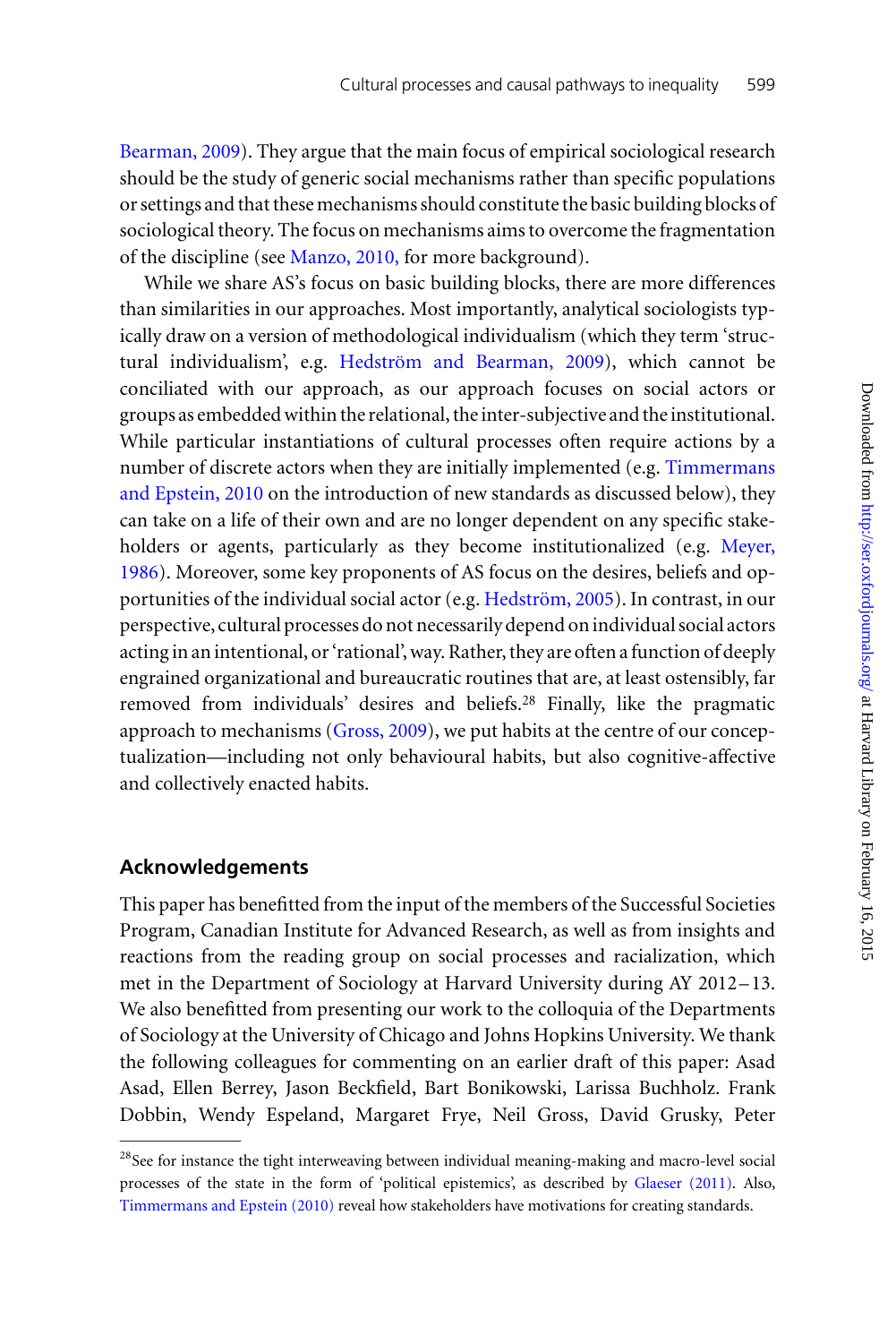<span id="page-27-0"></span>A. Hall, David Harding, Carly Knight, Leslie McCall, Devah Pager, Cecilia Ridgeway, Lauren Rivera, Wendy Roth, Robert Sampson, William Sewell, Jr., William Julius Wilson and Christopher Winship. We also thank Gregory Jackson and the editors of SER who commented on our text. We particularly thank Steven Epstein and Nicolas Duvoux for fruitful conversations around our topic. The third author acknowledges support from the National Science Foundation, while the first author acknowledges support of the Canadian Institute for Advanced Research. Last but not the least, we thank Hunter Taylor for his unfailing technical assistance.

## References

- Abbott, A. (2001) Time Matters: On Theory and Method, Chicago, IL, University of Chicago Press.
- Aldrich, H. E. and Pfeffer, J. (1976) 'Environments of Organizations', Annual Review of Sociology, 2, 79–105.
- Asad, A. L. and Bell, M. C. (2014) 'Winning to Learn, Learning to Win: Evaluative Frames and Practices in Urban Debate', Qualitative Sociology, 37, 1 –26.
- Barot, R. and Bird, J. (2001) 'Racialization, the Genealogy and Critique of a Concept', *Ethnic* and Racial Studies, 24, 601–618.
- Bartels, L. (2008) Unequal Democracies: The Political Economy of the New Gilded Age, Princeton, NJ, Princeton University Press.
- Barth, Fredrik. (1969) Ethnic Groups and Boundaries: The Social Organization of Culture Difference, Oslo, Norway, Universitetsforlaget.
- Beckert, J. and Musselin, C. (2013) Constructing Quality: The Classification of Goods in Markets, Oxford, UK, Oxford University Press.
- Beljean, S. (2013a) 'Evaluation as a Fundamental Social Process. AModel and Framework for Comparative Research', Unpublished Manuscript, Department of Sociology, Harvard University.
- Beljean, S. (2013b) 'You Gotta Make People Laugh', Unpublished Manuscript, Department of Sociology, Harvard University.
- Berger, P. and Luckmann, T. (1964) Social Construction of Reality: ATreatise in the Sociology of Knowledge, New York, NY, Anchor Books.
- Blair-Loy,M. (2001) 'Cultural Constructions of Family Schemas: TheCase ofWomen Executives', Gender & Society, 15, 687-709.
- Boltanski, L. and Thèvenot, L. (1991) On Justification: The Economies of Worth, Princeton, NJ, Princeton University Press.
- Bourdieu, P. (1979) Distinctions: A Social Critique of the Judgment of Taste, Cambridge, MA, Harvard University Press.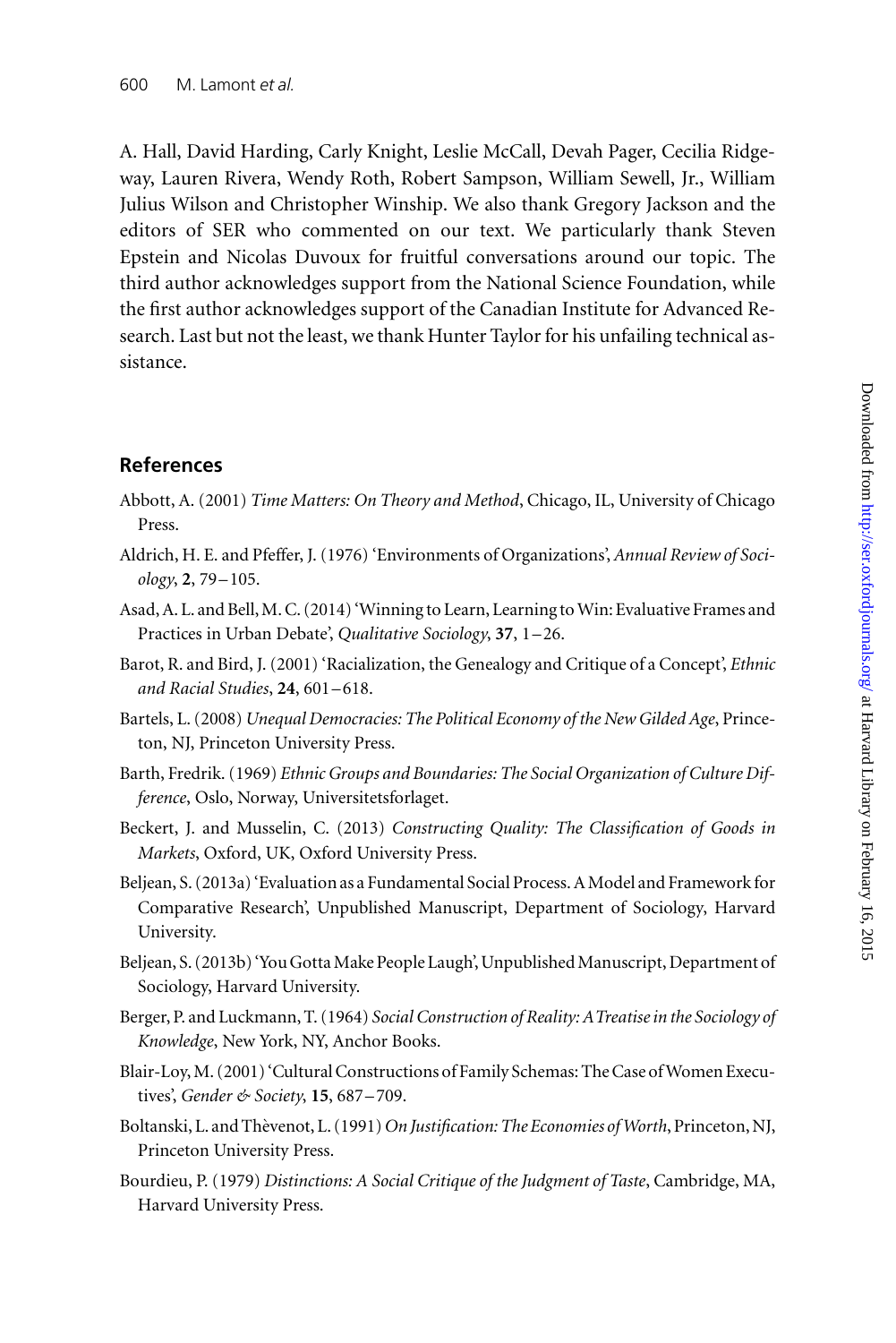- <span id="page-28-0"></span>Bowker, G. C. and Star, S. L. (2000) Sorting Things Out: Classification and Its Consequences, Cambridge, MA, MIT Press.
- Browning, C., Cagney, J. and Morris, K. (2013) 'Early Chicago School Contributions to Criminology'. In Bruinsma, J. G. and Weisburg, D. (eds) Springer Encyclopedia of Criminology and Criminal, New York, NY, Springer.
- Brubaker, R. (2001) 'The Return of Assimilation? Changing perspectives on immigration and its sequels in France, Germany, and the United States', Ethnic and Racial Studies, 24,  $531 - 548.$
- Brubaker, R. and Cooper, F. (2000) 'Beyond "Identity"', Theory and Society, 29, 1–47.
- Brunsson, N. and Jacobsson, B. (eds) (2000) AWorld of Standards, Oxford, UK, Oxford University Press.
- Buchmann, C., Condron, D. J. and Roscigno, V. J. (2010) 'Shadow Education, American Style: Test Preparation, the SAT and College Enrollment', Social Forces, 89, 435–461.
- Budig, M. J. and England, P. (2001) 'The Wage Penalty for Motherhood', American Sociological Review, 66, 204–225.
- Carruthers, B. G. and Espeland, W. N. (1991) 'Accounting for Rationality, Double-Entry Bookkeeping and the Rhetoric of Economic Rationality', American Journal of Sociology,  $97, 31 - 69.$
- Carter, P. (2012) Stubborn Roots: Race, Culture, and Inequality in the US and South African Schools, New York City, NY, Oxford University Press.
- Castilla, E. J. and Benard, S. (2010) 'The Paradox of Meritocracy in Organizations', Administrative Science Quarterly, 55, 543 –576.
- Chong, P. (2011) 'Reading difference: how race and ethnicity function as tools for critical appraisals', Poetics, 39, 64 –84.
- Collier, D. (2011) 'Understanding Process Tracing', PS: Political Science and Politics, 44, 823 830.
- Collier, D. and Collier, R. B. (1991) Shaping the Political Arena: Critical Junctures, the Labor Movement, and Regime Dynamics in Latin America, Princeton, NJ, Princeton University Press.
- Collins, R. (1979) The Credential Society: An Historical Sociology of Education and Stratification, New York City, NY, Academic Press.
- Collins, R. (2005) Interaction Ritual Chains, Princeton, NJ, Princeton University Press.
- Correll, S. J. and Ridgeway, C. L. (2003) 'Expectation States Theory'. In Delamater, J. (ed.) The Handbook of Social Psychology, New York, NY, Kluwer-Plenum Press, pp. 29–51.
- Coulangeon, P. and Duval, J. (2013) Trente ans Après La Distinction de Pierre Bourdieu, Paris, France, La Découverte.
- Demetriou, C. (2012) 'Processual Comparative Sociology: Building on the Approach of Charles Tilly', Sociological Theory, 30, 51 –65.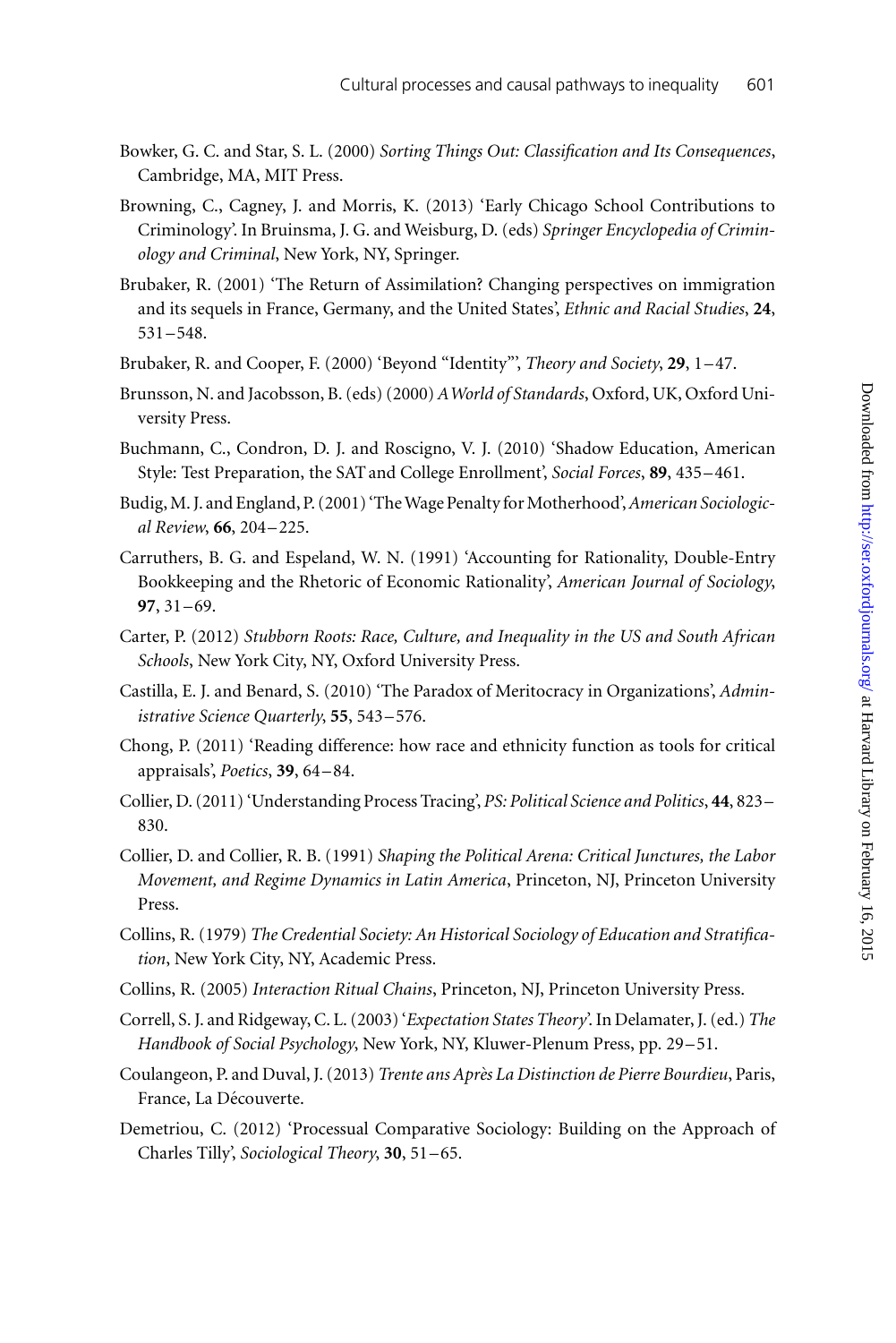- <span id="page-29-0"></span>Desmond, Matt. (2013). 'Relational Ethnography', Unpublished Paper, Department of Sociology, Harvard University.
- DiMaggio, P. (1997) 'Culture and Cognition', Annual Review of Sociology, 23, 263–287.
- DiMaggio, P. and Garip, F. (2012) 'Network Effects and Social Inequality', Annual Review of Sociology, 38, 93-118.
- DiMaggio, P. and Markus, H. R. (2010) 'Culture and Social Psychology Converging Perspectives', Social Psychology Quarterly, 73, 347–352.
- DiPrete, T., Eirich, G. and Pittinsky, M. (2010) 'Compensation Benchmarking, Leapfrogs, and the Surge in Executive Pay', American Journal of Sociology, 115, 1671–1712.
- Domhoff, G. W. (1967) Who Rules America? New York, NY, Prentice Hall.
- Douglas, M. (1966) Purity and Danger: An Analysis of the Concepts of Pollution and Taboo, New York, NY, Routledge.
- Dubet, F., Cousin, O., Mace, E. and Rui, S. (2013) Pourquoi moi? L'expérience des Discriminations, Paris, France, Seuil.
- Durkheim, E. and Mauss, M. (2009) Primitive Classifications, London, Routledge.
- Edgell, P., Gerteis, J. and Hartmann, D. (2006) 'Atheists as "Other:" Moral Boundaries and Cultural Membership in American Society', American Sociological Review, 71, 211 –234.
- Ehrenreich, B. (2001) Nickel and Dimed: On (not) Getting by in America, New York, NY, Metropolitan Books.
- Emirbayer, M. and Mische, A. (1998) 'What is Agency?' American Journal of Sociology, 103,  $962 - 1023.$
- Epstein, S. (2008) Inclusion: The Politics of Difference in Medical Research, Chicago, IL, University of Chicago Press.
- Espeland, W. N. and Sauder, M. (2007) 'Rankings and Reactivity, How Public Measures Recreate Social Worlds', American Journal of Sociology, 113, 1 –40.
- Espeland, W. N. and Stevens, M. (1998) 'Commensuration as Social Process', Annual Review of Sociology, 24, 312 –343.
- Fiske, S. T., Cuddy, A. J. C., Glick, P. and Xu, J. (2002) 'A Model of (Often Mixed) Stereotype Content: Competence and Warmth Respectively Follow From Perceived Status and Competition', Journal of Personality and Social Psychology, 82, 878 –902.
- Fiske, S. T. and Markus, H. R. (2012) Facing Social Class: How Societal Rank Influences Interaction, New York, NY, Russell Sage Foundation.
- Fleming, C., Lamont, M. and Welburn, C. (2012) 'African Americans Respond to Stigmatization: The Meanings and Salience of Confronting, Deflecting Conflict, Educating the Ignorant and Managing the Self', Ethnic and Racial Studies, 35, 400–417.
- Foucault, M. (1977) Discipline and Punish: The Birth of the Prison, New York, NY, Random House.
- Fox, C. (2012) Three Worlds of Relief: Race Immigration and the American Welfare State from the Progressive Era to the New Deal, Princeton, NJ, Princeton University Press.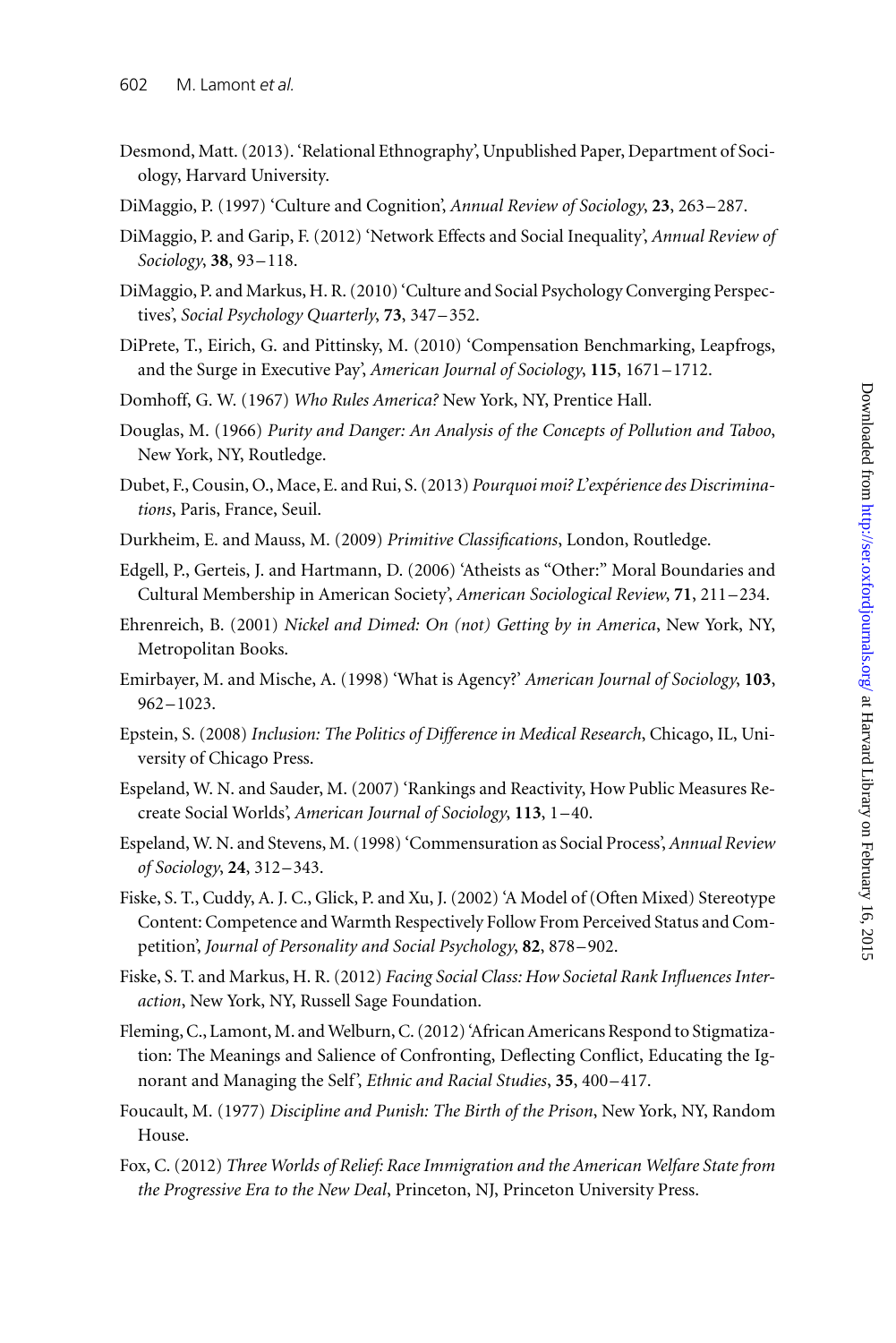- <span id="page-30-0"></span>Frank, A. (1979) 'Reality Construction in Interaction', Annual Review of Sociology, 5,  $167 - 191.$
- Frank, R. and Cook, P. (1996) The Winner-Take-All Society, New York, NY, Penguin.
- Fraser, N. (1995) 'From Redistribution to Recognition? Dilemmas of Justice in a Post-Socialist Age', New Left Review, I/212, 68–93.
- Fraser, N. (2000) 'Rethinking Recognition', New Left Review, 3, 107-120.
- Giddens, A. (1984) The Constitution of Society, Outline of the Theory of Structuration, Cambridge, MA, Polity Press.
- Glaeser, A. (2005) 'An Ontology for the Ethnographic Analysis of Social Processes: Extending the Case Method', Social Analysis, 49, 16-45.
- Glaeser, A. (2011) Political Epistemics: The Secret Police, the Opposition, and the End of East German Socialism, Chicago, IL, University of Chicago Press.
- Goffman, E. (1963) Stigma: Notes on the Management of Spoiled Identity, New York, NY, Simon and Schuster.
- Gross, N. (2009) 'A Pragmatist Theory of Social Mechanisms', American Sociological Review, 74, 358 –379.
- Guetzkow, J. (2010) 'Beyond Deservingness: Congressional Discourse on Poverty, 1964– 1996', The Annals of The American Academy of Political and Social Science, 629, 173-197.
- Gupta, A. (2012) Red Tape: Bureaucracy, Structural Violence, and Poverty in India, Durham, NC, Duke University Press.
- Hacker, J. and Pierson, P. (2010) Winner-Take-All Politics: How Washington Made the Rich Richer-and Turned Its Back on the Middle Class, New York, NY, Simon and Schuster.
- Hall, P. (2006) 'Systemic Process Analysis: When and How To Use It', European Management Review, 3, 24 –31.
- Hall, P. and Lamont, M. (2013) Social Resilience in the Neo-Liberal Era, New York City, NY, Cambridge University Press.
- Harding, D. J. (2010) Living the Drama: Community, Conflict, and Culture among Inner-City Boys, Chicago, IL, University of Chicago Press.
- Hedström, P. (2005) Dissecting the Social: On the Principles of Analytical Sociology, Cambridge, UK, Cambridge University Press.
- Hedström, P. and Bearman, P. (2009) The Oxford Handbook of Analytical Sociology, Oxford/ New York, NY, Oxford University Press.
- Hedström, P. and Swedberg, R. (1998) Social Mechanisms: An Analytical Approach to Social Theory, New York, NY, Cambridge University Press.
- Heimer, C. A. (1992) 'Doing Your Job and Helping Your Friends: Universalistic Norms about Obligations to Particular Others in Networks'. In Nohria, N. and Eccles, R. (eds) Boston Networks and Organizations, Structure, Form, and Action, Boston, MA, Harvard Business School Press, pp. 143-170.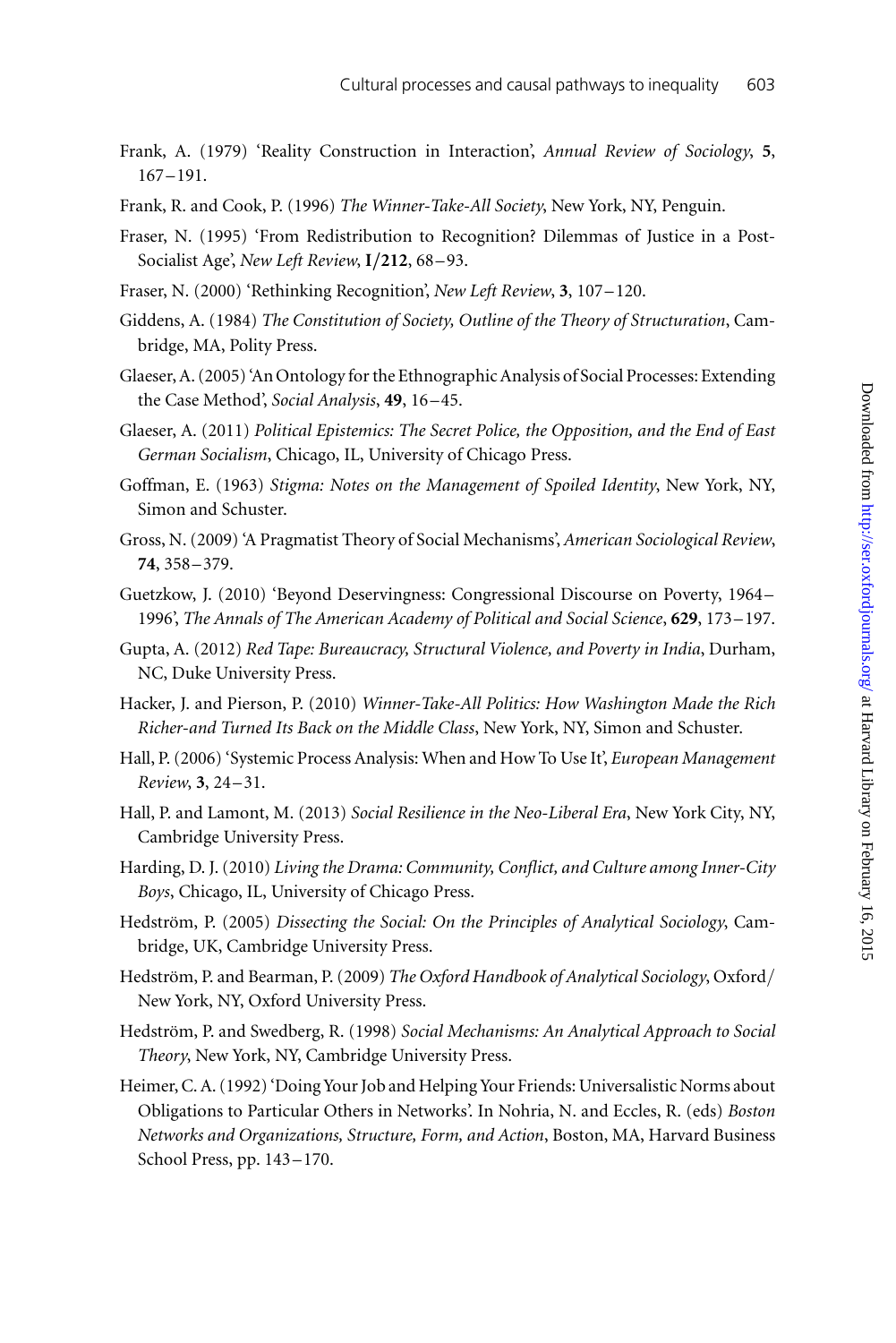- <span id="page-31-0"></span>Honneth, A. (2012) The I in We: Studies in the Theory of Recognition, Cambridge, MA, Polity Press.
- Jenkins, R. (2008) Social Identity, New York, NY, Routledge.
- Karabel, J. (2005) The Chosen: The Hidden History of Admission and Exclusion at Harvard, Yale, and Princeton, Boston, MA, Houghton Mifflin.
- Kirschenman, J. and Neckerman, K. M. (1991) '"We'd Love to Hire Them, But...:" The Meaning of Race for Employers'. In Jencks, C. and Peterson, P. E. (eds) The Urban Underclass, Washington, D.C, The Brookings Institution, pp. 203 –234.
- Kleinman, A. (2009) 'Caregiving: The Odyssey of Becoming More Human', The Lancet, 373,  $292 - 293.$
- Lahire, B. and Rosental, C. (eds) (2008) La Cognition au Prisme des Sciences Sociales, Paris, France, Archives Contemporaines.
- Lamont, M. (1992) Money, Morals, and Manners: The Culture of the French and the American Upper Middle Class, Chicago, IL, University of Chicago Press.
- Lamont, M. (2000) The Dignity of Working Men: Morality and the Boundaries of Race, Class, and Immigration, Cambridge, MA, Harvard University Press.
- Lamont, M. (2009) How Professors Think: Inside the Curious World of Academic Judgment, Cambridge, MA, Harvard University Press.
- Lamont, M. (2012) 'Toward a Comparative Sociology of Valuation and Evaluation', Annual Review of Sociology, 38, 201 –221.
- Lamont, M. and Mizrachi, N. (2012) 'Ordinary People Doing Extraordinary Things: Responses to Stigmatization in Comparative Perspective', Ethnic and Racial Studies, 35, 365 –381.
- Lamont, M. and Molnár, V. (2002) 'The Study of Boundaries across the Social Sciences', Annual Review of Sociology, 28, 167-195.
- Lamont, M. and Small, M. L. (2008) 'How Culture Matters, Enriching Our Understandings of Poverty'. In Harris, D. and Lin, A. (eds) The Colors of Poverty, Why Racial and Ethnic Disparities Persist, New York, NY, Russell Sage Foundation, pp. 76 –102.
- Lamont, M. and Swidler, A. (2014) 'Methodological Pluralism and the Possibilities and Limits of Interviewing', Qualitative Sociology, 37, 37.
- Lareau, A. (2003) Unequal Childhood: Class, Race, and Family Life, Berkeley, CA, University of California Press.
- Latour, B. (1993) The Pasteurization of France, Cambridge, MA, Harvard University Press.
- Lemann, N. (2000) The Big Test: The Secret History of the American Meritocracy, New York, NY, Farrar, Straus and Giroux.
- Levinson, M. (2006) The Box: How the Shipping Container Made the World Smaller and the World Economy Bigger, Princeton, N.J, Princeton University Press.
- Link, B. G. and Phelan, J. C. (2001) 'Conceptualizing Stigma', Annual Review of Sociology, 27,  $363 - 385.$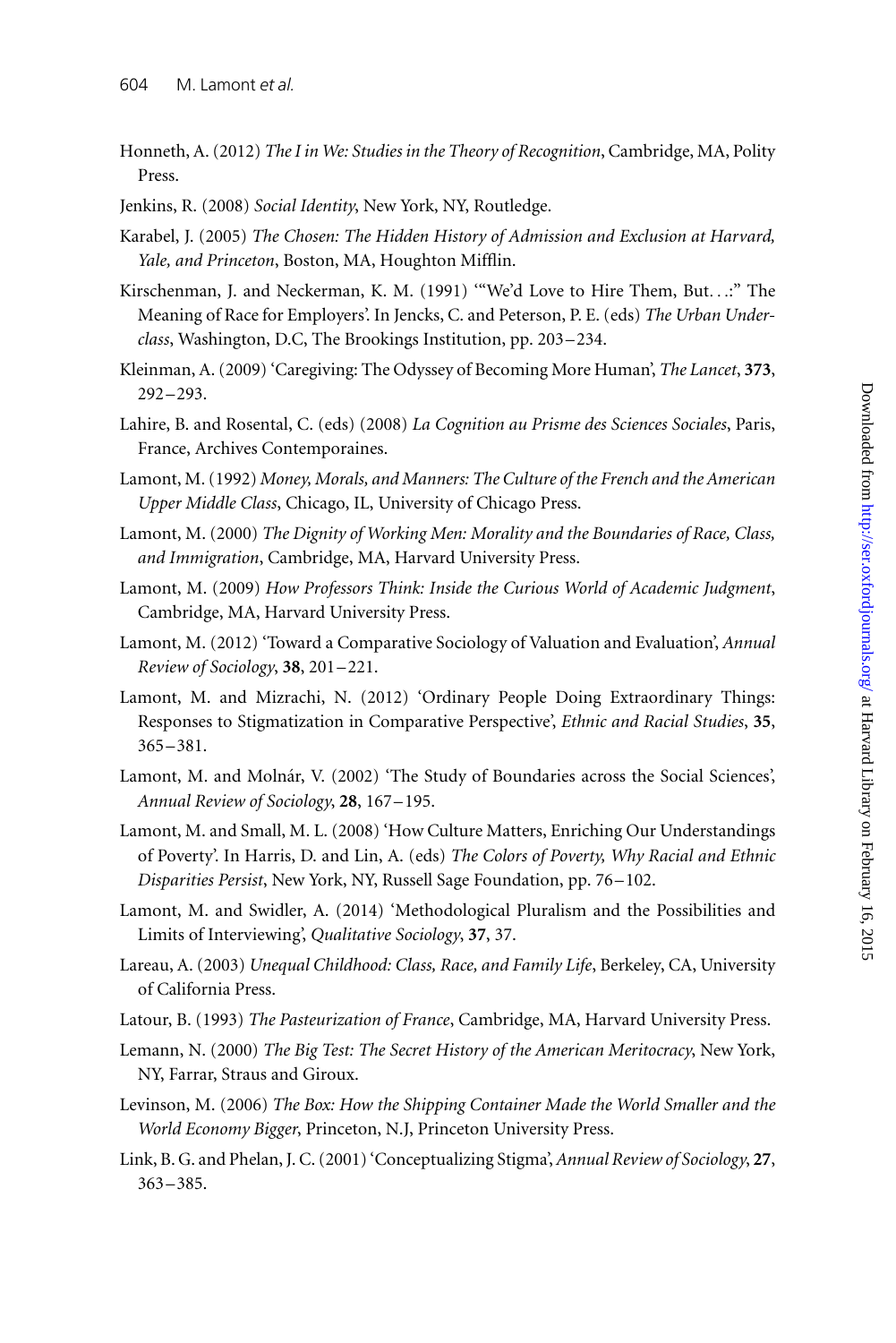- <span id="page-32-0"></span>Loveman,M. andMuniz, J. O. (2007) 'How Puerto Rico BecameWhite: Boundary Dynamics and Inter-Census Racial Reclassification', American Sociological Review, 72, 915 –993.
- Lukes, S. (1974) Power: A Radical View, New York, NY, Blackwell.
- MacLeod, J. (2013) 'Micro-Processes of Inequality: What are They? Why do they Matter?' Paper Presented at the American Sociological Association Conference, New York, NY, August 10-13.
- Mahoney, James. (2000) 'Path Dependence in Historical Sociology', Theory and Society, 29,  $507 - 548.$
- Manzo, G. (2010) 'Analytical Sociology and Its Critics', Archives Européennes de Sociologie, 51, 129 –170.
- Marx, K. (1961) Das Kapital: A Critique of Political Economy, Washington, D.C, Gateway Editions.
- Massey, D. (2007) Categorically Unequal: The American Stratification System, New York City, NY, Russell Sage Foundation.
- Massey, D. and Denton, N. (1993) American Apartheid, Segregation and the Making of the Underclass, Cambridge, MA, Harvard University Press.
- McAdam, D., Tarrow, S. and Tilly, C. (2001) Dynamics of Contention, New York, NY, Cambridge University Press.
- McCall, L. (2013) The Undeserving Rich: American Beliefs about Inequality, Opportunity, and Redistribution, Cambridge, UK, Cambridge University Press.
- Meyer, J. W. (1986) 'Myths of Socialization and of Personality'. In Heller, T. C., Sosna, M., Wellbery, D. E., Davidson, D. A., Swidler, A. and Watt, I. (eds) Reconstructing Individualism, Stanford, CA, Stanford University Press, pp. 208 –221.
- Mills, C. W. (2000) The Power Elite, New York, NY, Oxford University Press.
- Morning, A. (2011) The Nature of Race: How Scientists Think and Teach About Human Difference, Berkeley, CA, University of California Press.
- Munnell, A. H., Tootell, G. M. B., Browne, L. E. and McEneaney, J. (1996) 'Mortgage Lending in Boston: Interpreting HMDA Data', American Economic Review, 86, 25-53.
- Murji, K. and Solomos, J. (2005) 'Introduction: Racialization in Theory and Practice'. In Murji, K. and Solomos, J. (eds) Racialization, Studies in Theory and Practice, New York, NY, Oxford University Press, pp. 1 –29.
- Neckerman, K. M. (2007) Schools Betrayed: Roots of Failure in Inner-City Education, Chicago, IL, University of Chicago Press.
- Olshan,M. A. (1993) 'Standards-making Organizations and the Rationalization ofAmerican Life', The Sociological Quarterly, 34, 319 –335.
- Omi, M. and Winant, H. (1994) Racial Formation in the United States: From the 1960s to the 1990s, New York, NY, Routledge.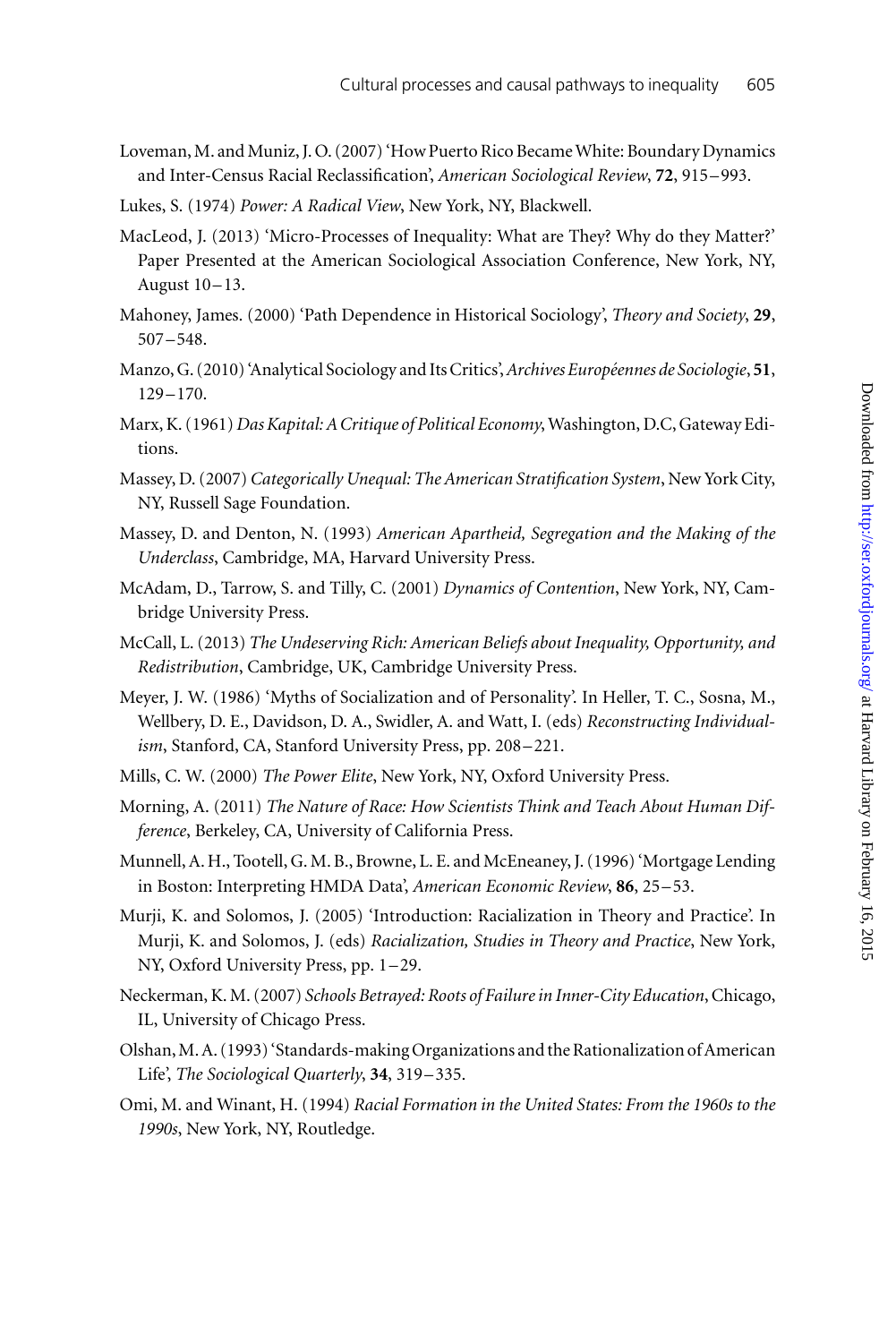- <span id="page-33-0"></span>Ottaway, S. A., Hayden, D. C. and Oakes,M. A. (2001) 'Implicit Attitudes and Racism: Effects of Word Familiarity and Frequency on the Implicit Association Test', Social Cognition, 19,  $97 - 144.$
- Owens, T. J., Robinson, D. T. and Smith-Lovin, L. (2010) 'Three Faces of Identity', Annual Review of Sociology, 36, 477 –499.
- Pager, D. (2003) 'The Mark of a Criminal Record', American Journal of Sociology, 108, 937– 975.
- Pager, D. and Shepherd, H. (2008) 'The Sociology of Discrimination: Racial Discrimination in Employment, Housing, Credit, and Consumer Markets', Annual Review of Sociology, 34, 181.
- Parkin, F. (1979) Marxism and Class Theory: A Bourgeois Critique, London, UK, Tavistock.
- Pierson, P. (2004) Politics in Time: History, Institutions, and Social Analysis, Princeton and Oxford, UK, Princeton University Press.
- Polletta, F. (2009) It Was Like a Fever: Storytelling in Protest and Politics, Chicago, IL, University of Chicago Press.
- Ridgeway, C. (2011) Framed by Gender: How Gender Inequality Persists in the Modern World, New York, NY, Oxford University Press.
- Ridgeway, C. L. and Correll, S. J. (2006) 'Consensus and the Creation of Status Belief', Social Forces, 85, 431–453.
- Rivera, L. A. (2012) 'Hiring as Cultural Matching: The Case of Elite Professional Service Firms', American Sociological Review, 77, 999 –1022.
- Roth, W. D. (2012) Race Migrations: Latinos and the Cultural Transformation of Race, Stanford, CA, Stanford University Press.
- Saguy, A. C. (2013) What's Wrong with Fat? New York, NY, Oxford University Press.
- Sallaz, J. J. and Zavisca, J. (2007) 'Bourdieu in American Sociology, 1980–2004', Annual Review of Sociology, 33, 21 –41.
- Sampson, R. (2012) Great American City: Chicago and the Enduring Neighborhood Effect, Chicago, IL, University of Chicago Press.
- Sampson, R. J. and Bean, L. (2006) 'Cultural Mechanisms and Killing Fields: A Revised Theory of Community-level Racial Inequality'. In Peterson, R., Krivo, L. and Hagan, J. (eds) The Many Colors of Crime, Inequalities of Race, Ethnicity, and Crime in America, New York, NY, New York University Press, pp. 8–36.
- Sampson, R. J., Raudenbush, S.W. and Earls, F. (1997) 'Neighborhoods and Violent Crime: A Multilevel Study of Collective Efficacy', Science, 277, 918 –924.
- Sampson, R. J. and Wilson, W. J. (1995) 'Toward a Theory of Race, Crime, and Urban Inequality'. In Gabbidon, S. and Greene, H. T. (eds) Race, Crime, and Justice: A Reader, New York, NY, Routledge, pp. 177 –190.
- Saperstein, A. and Penner, A. M. (2012) 'Racial Fluidity and Inequality in the United States', American Journal of Sociology, 118, 676–727.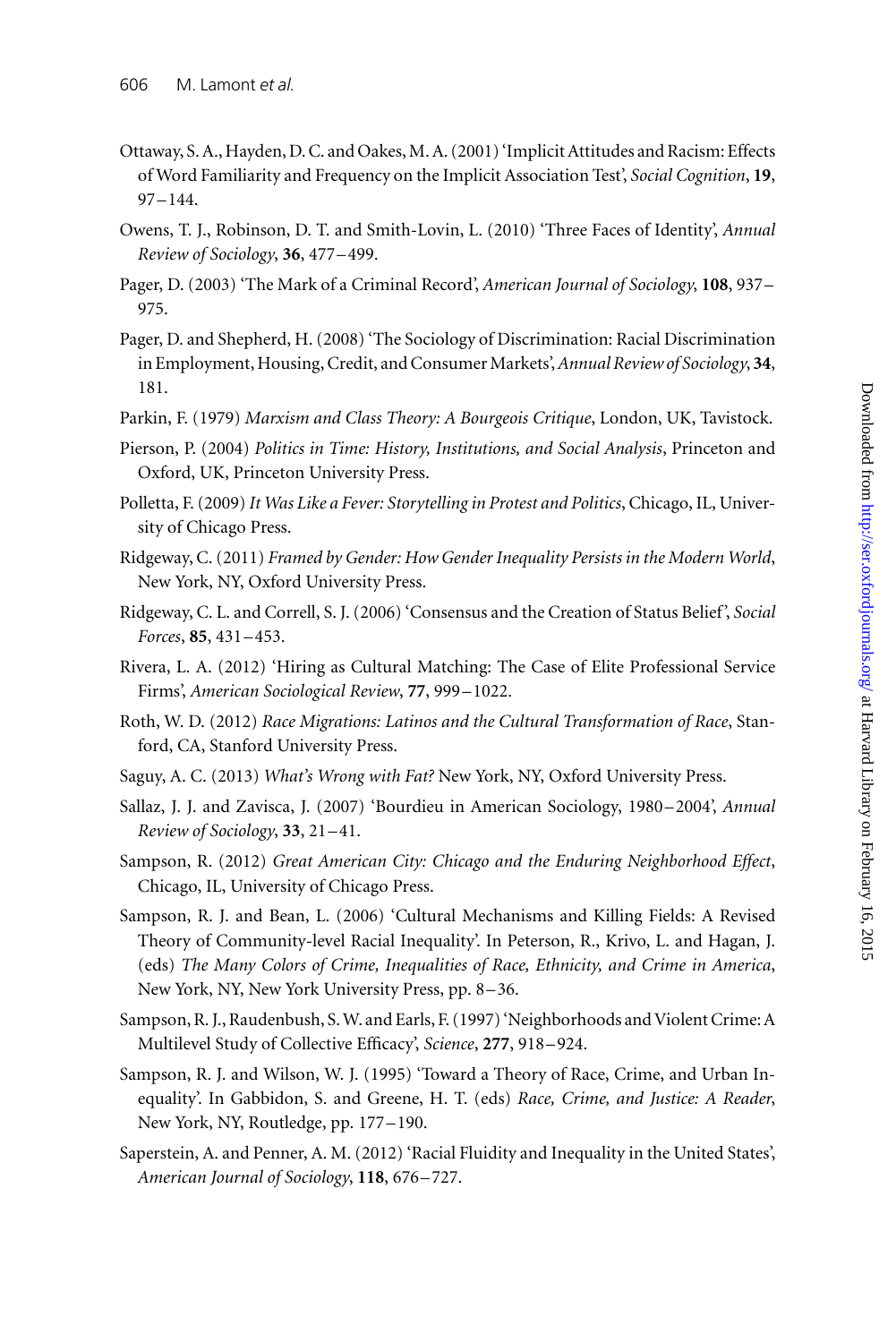- <span id="page-34-0"></span>Schnoor, R. F. (2006) 'Being Gay and Jewish: Negotiating Intersecting Identities', Sociology of Religion, 67, 43 –60.
- Schwalbe, M., Holden, D., Schrock, D., Godwin, S., Thompson, S. and Wolkomir, M. (2000) 'Generic Processes in the Reproduction of Inequality: An Interactionist Analysis', Social Forces, 79, 419–452.
- Sewell, W. H., Jr. (1992) 'A Theory of Structure: Duality, Agency, and Transformation', American Journal of Sociology,  $98, 1-29$ .
- Sewell, W. H., Jr. (2005) Logic of History, Chicago, IL, University of Chicago Press.
- Sharkey, P. (2012) Stuck in Place, Urban Neighborhoods and the End of Progress toward Racial Equality, Chicago, IL, University of Chicago Press.
- Sharkey, P. and Faber, J. W. (2014) 'Where, When, Why and for Whom Do Residential Contexts Matter?: Moving Away from the Dichotomous Understanding of Neighborhood Effects', Annual Review of Sociology, 40.
- Small, M. L. (2004) Villa Victoria: The Transformation of Social Capital in a Boston Barrio, Chicago, IL, University of Chicago Press.
- Small, M. L., Harding, D. and Lamont, M. (2010) 'Reconsidering Culture and Poverty', ANNALS, 629, 1-22.
- Smith, S. S. (2010) Lone Pursuit: Distrust and Defensive Individualism among the Black Poor, New York, NY, Russell Sage Foundation.
- Snow, D. A.,Morrill, C. and Anderson, L. (2003) 'Elaborating Analytic Ethnography: Linking Fieldwork and Theory', Ethnography, 4, 271 –290.
- Steensland, B. (2006) 'Cultural Categories and the AmericanWelfare State: The Case ofGuaranteed Income Policy', American Journal of Sociology, 111, 1273–1326.
- Tajfel, H. and Turner, J. C. (1986) 'The Social Identity Theory of Intergroup Behaviour'. In Worchel, S. and Austin, W. G. (eds) Psychology of Intergroup Relations, Chicago, IL, Nelson-Hall, pp. 7-24.
- Tavory, I. and Eliasoph, E. (2013) 'Coordinating Futures: Toward a Theory of Anticipation', American Journal of Sociology, 118, 908–942.
- Taylor, C. (1992) The Ethics of Authenticity, Cambridge, MA, Harvard University Press.
- Thelen, K. (2004)How Institutions Evolve: The Political Economy of Skills in Germany, Britain, the United States, and Japan, New York, NY, Cambridge University Press.
- Thévenot, L. (2006) L'action au pluriel. Sociologie des régimes d'engagement, Paris, France, La Découverte.
- Tilly, C. (1998) Durable Inequality, Berkeley, CA, University of California Press.
- Tilly, C. (2008) Explaining Social Processes, Boulder, CO, Paradigm Publishers.
- Timmermans, S. and Epstein, S. (2010) 'A World of Standards but Not a Standard World: Toward a Sociology of Standards and Standardization', Annual Review of Sociology, 36,  $69 - 89.$